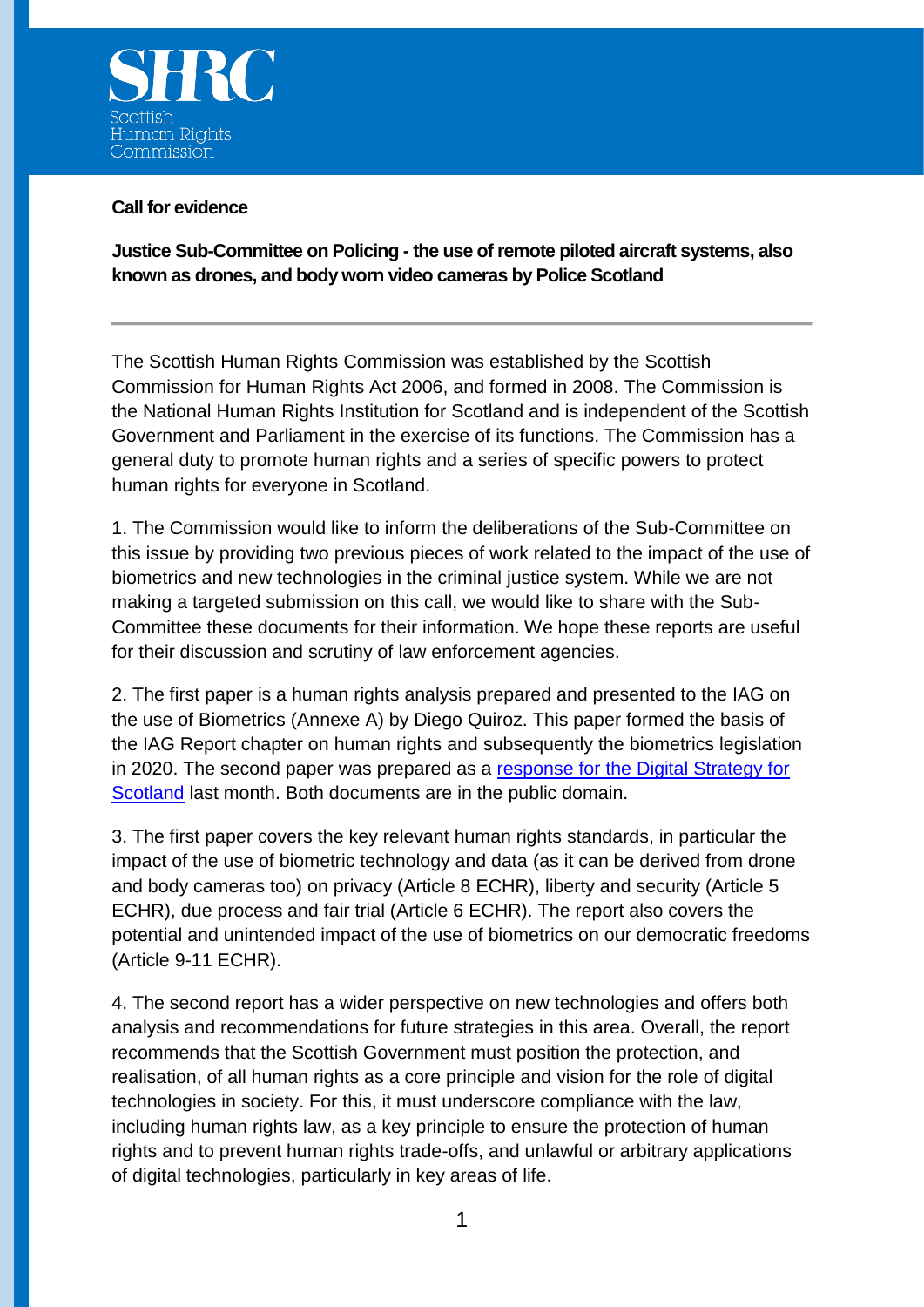### **Annexe A**

# **Scottish Human Rights Commission**

# **Overview Paper for the Independent Advisory Group on Police Scotland's Use of Biometric Data**

# **October 2017**

The Scottish Human Rights Commission (SHRC) is the **National Human Rights Institution** (NHRI) for Scotland, accredited with A status by the Global Alliance of NHRIs. SHRC was established by an Act of the Scottish Parliament. It has a general duty to promote awareness, understanding and respect for all human rights and to encourage best practice. SHRC also has a number of powers including recommending such changes to Scottish law, policy and practice as it considers necessary.

SHRC is a member of the UK's National Preventive Mechanism (NPM) designated in accordance with the Optional Protocol to the Convention against Torture and Other Cruel, Inhuman or Degrading Treatment or Punishment (OPCAT).

#### **Contents**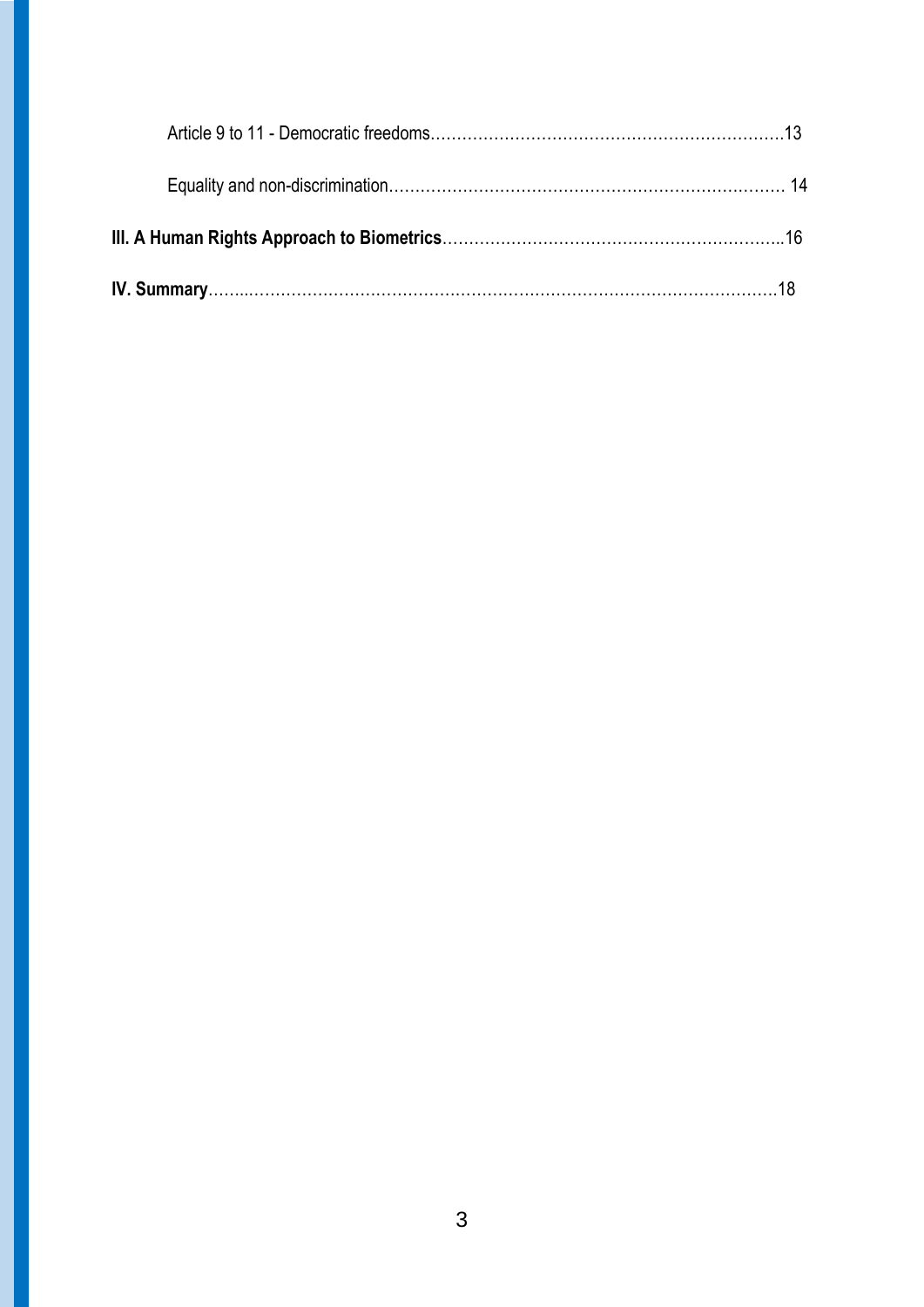#### **I. Introduction**

-

1. The purpose of this paper is to provide the Independent Advisory Group members with a short summary overview of the human rights legal framework around the use of biometric data for law enforcement purposes in Scotland - and the associated biometric data retention regime (in relation to the retention and disposal of DNA, Fingerprints and Photographic Images).

2. The *first section* of the paper is an overview of the key legal (human rights) considerations that should be taken into account in relation to the use of biometric data, including by private actors when performing pubic functions. The *second section* examines how a human rights based approach could be applied when thinking about a framework for the use of biometrics.

3. There are both strict human rights obligations, derived from the Human Rights Act 1998, and human rights standards, emerging from international human rights treaties that would help public authorities to ensure the new framework is fit for purpose. The Equality Act 2010 sets also a number of general and specific duties for public sector organisations<sup>1</sup> in relation to non-discrimination,<sup>2</sup> which may be relevant in this area. As starting point, and recommended by the Council of Europe, the introduction and use of new technologies should take full account of, and not contravene, fundamental principles as the inherent dignity of the individual and the respect for the human body, the rights of the defence and the principle of proportionality in carrying out of criminal justice.<sup>3</sup>

 $1$  A private (or a voluntary) body is subject to the general duty in respect of any public functions which it has.

<sup>&</sup>lt;sup>2</sup> The list of bodies which are subject to the general duty found in Schedule 19 of the Act and includes key public authorities like local authorities, the police, the armed forces and central government departments.

 $3$  Convention for the Protection of Individuals with regard to Automatic Processing of Personal Data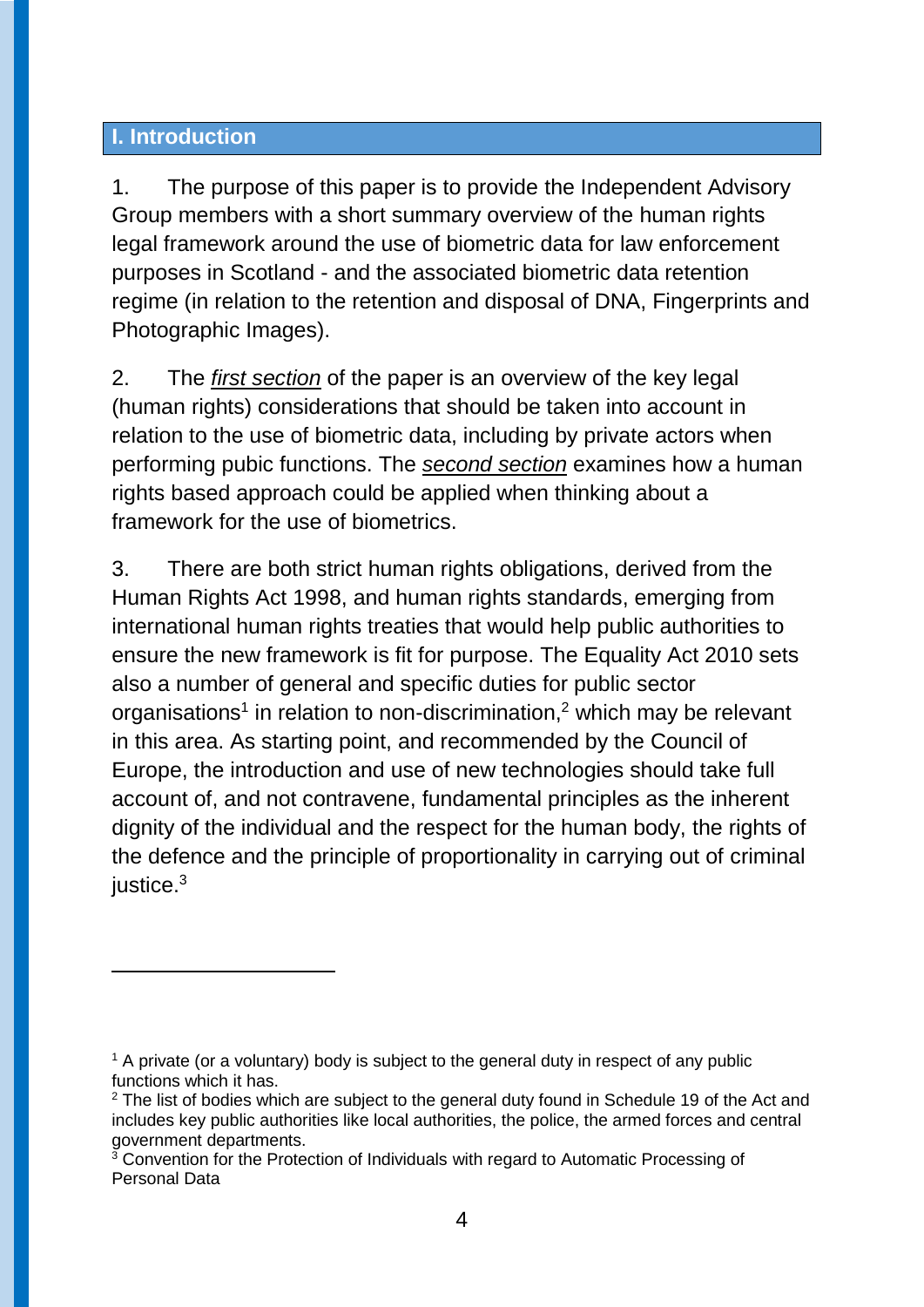4. From the outset, it is important to note that there is a lack of evidence on the effectiveness/reliability of some biometric technologies (e.g. facial images) $4$  currently used by law enforcement agencies. $5$ Although this point may fall outwith a strict interpretation of the Working Group's remit, the Commission notes that there is a need for an effective assessment of the benefit of these technologies to ensure that any new regime is based on utility and public safety and derives from sound evidence rather than anecdotal experiences.<sup>6</sup> It is also crucial to ensure that there is greater transparency and public participation around the use of biometric data in the criminal context.<sup>7</sup>

5. Nowadays, a significant shift has been made, as biometrics is used more and more in the private sector, primarily due to technological developments and investment by this sector. There is a legitimate expectation that private actors (e.g. business enterprises dealing with the use of biometric data in different ways) should comply with all applicable laws and respect human rights. <sup>8</sup> Furthermore, the Government has a duty to take appropriate steps to prevent, investigate, punish and provide redress for human rights abuses committed by private actors.

6. This paper is not a legal opinion, it is rather an attempt to draw out the key human rights and associated guiding principles engaged by the use of biometric data to ensure adherence to law and the greatest respect for human rights. The Commission welcomes the opportunity to

<sup>4</sup> Facial images are just the first of a new wave of biometrics.

<sup>5</sup> Biometrics Commissioner, annual report 2017, para 36 and Biometrics – Independent Advisory Group Review, Scotland. Big Brother Watch submission

<sup>12</sup>th September 2017.

<sup>6</sup> Biometrics Commissioner, annual report 2017, para 36 and Biometrics – Independent Advisory Group Review, Scotland. Big Brother Watch submission 12th September 2017.

 $<sup>7</sup>$  The difficult judgment as to the proper balance between public and private interest in a</sup> democratic society like ours is best taken by Parliament in the first instance, which is expressed through legislation and should not be left to the agencies using the data. <sup>8</sup> See UN Guiding Principle on Business and Human Rights.

http://www.ohchr.org/Documents/Publications/GuidingPrinciplesBusinessHR\_EN.pdf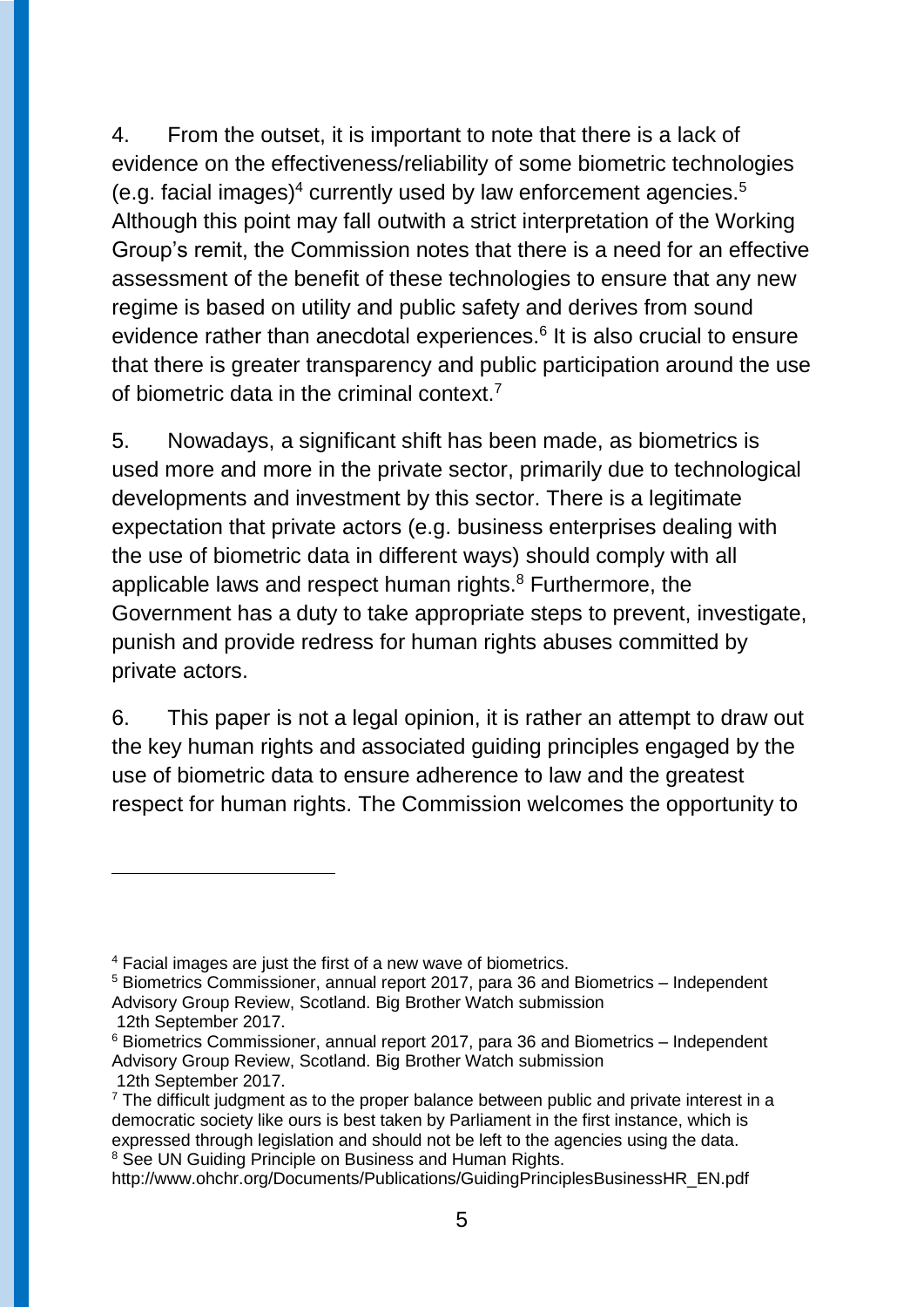engage with this important area and are thankful to the Chair of the Independent Advisory Group for inviting us to be part of this discussion.

#### **II. Human Rights Law**

This section discusses the impact of biometrics on human rights.

7. The Human Rights Act 1998, which incorporates the European Convention on Human Rights into UK law, sets out the fundamental rights and freedoms that everyone in the UK is entitled to. The Act has three main effects in practice:

- (a) It requires all public bodies such as police, local authorities and courts, and other bodies carrying out public functions, to respect and protect the human rights in the Convention, making them justiciable in British courts;
- (b) (b)It requires the courts, where possible, interpret our laws in a way which is compatible with Convention:<sup>9</sup> and,
- (c) It sets the 'boundaries' for the Scottish Parliament's so any new legislation is compatible with the rights set out in the Convention (via the Scotland Act 1998).

8. Section 6 of the Human Rights Act 1998 makes it unlawful for a public authority to act in a way which is incompatible with a Convention right (an 'act' includes the failure to act). So, it is paramount that the relevant public authorities put in place an effective human rights framework when biometrics are used by law enforcement agencies. This framework should also reflect ethical considerations, as per numeral 5, and the values of the people living in Scotland.

9. Other international standards in relation to the storage and management of data include the Council of Europe Convention 108,<sup>10</sup>

<sup>&</sup>lt;sup>9</sup> See Section 2 and 3 of the HRA.

<sup>&</sup>lt;sup>10</sup> Convention for the Protection of Individuals with regard to Automatic Processing of Personal Data. The Information Commissioner's Office, which is a member of this working group, would be better place to provide further detail on this area.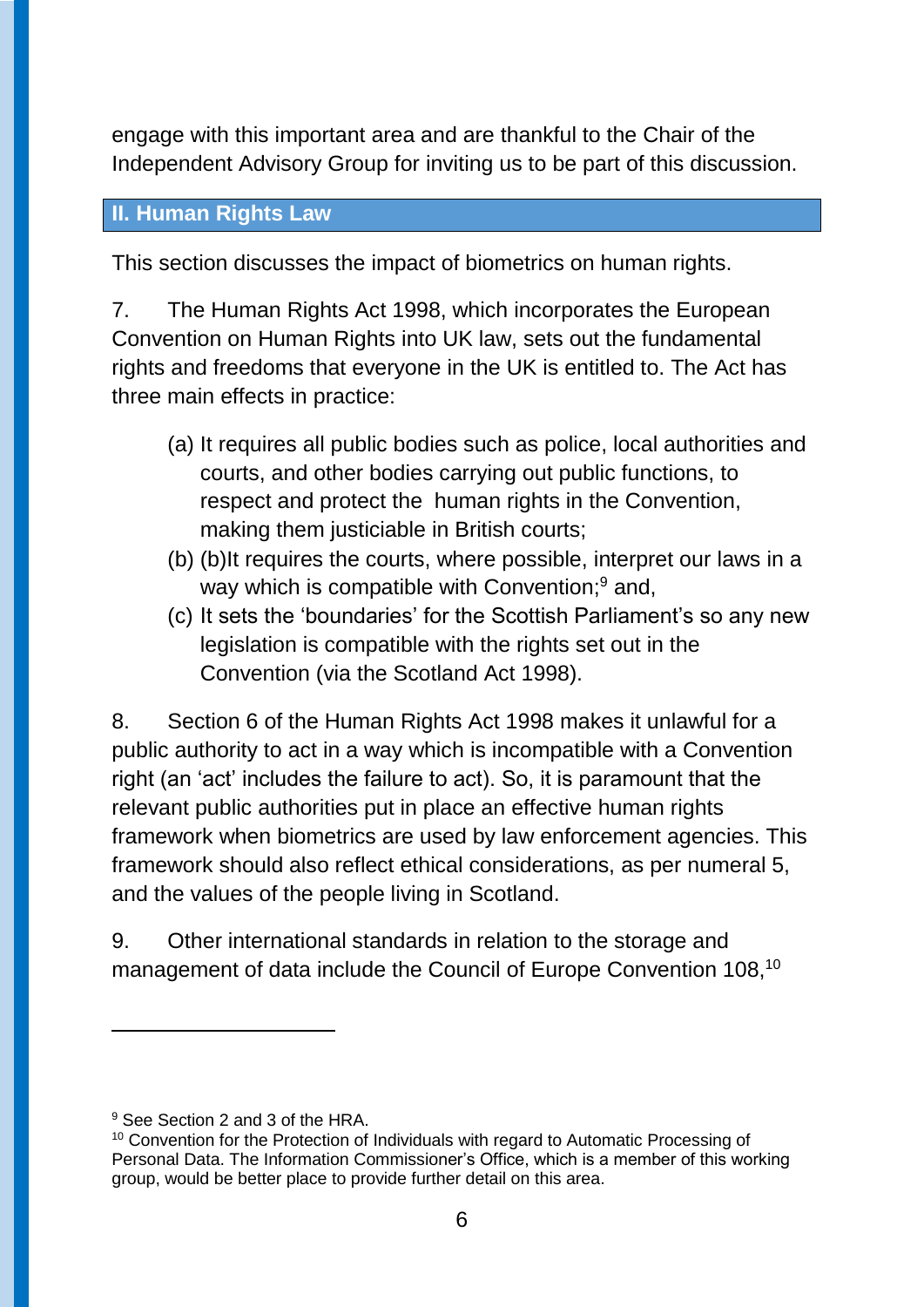European Union (EU) instruments such as Regulation 2016/679 on the protection of natural persons with regard to the processing of personal data,<sup>11</sup> as well as the case law of the Court of Justice of the European Union and the EU Charter on Fundamental Rights.<sup>12</sup> The Commission's position in relation to the EU law, as we leave the EU, is that the current legal framework should be retained. Scotland and the UK should be a global leader in equality and human rights and adopt best practice that enhances the existing protections.<sup>13</sup>

# **Article 2 of the European Convention on Human Rights and the Obligation of the State to Protect the Right to Life**

10. Article 2 of the European Convention on Human Rights (ECHR) safeguards the right to life and sets out the circumstances when deprivation of life may be justified. This is one of the most fundamental provisions in the Convention which imposes a duty to protect life through taking practical steps to address situations where there is an identifiable and real threat to life, including from attacks by other private individuals. The action required must be reasonable without imposing an impossible or disproportionate burden on the authorities.

11. The fundamental nature of Article 2 is also clear from the fact that it is "non-derogable": it may not be denied even in "time of war or other public emergency threatening the life of the nation" – although, a person's right to life is not breached if resulted from a lawful act as described in para. 2 (e.g. the police uses lethal force to stop a person carrying out unlawful violence). Nonetheless, the force used must be absolutely necessary and strictly proportionate.

<sup>&</sup>lt;sup>11</sup> See for example Directive 2016/680 as well as Regulation (GDPR) 2016/679. Both refer in detail to biometric data. The EU Charter on fundamental rights is also quite specific on rules of rights to privacy.

 $12$  See e.g. Arts. 7 and 8.

<sup>13</sup> See more here: [http://www.scottishhumanrights.com/media/1727/brexit-position](http://www.scottishhumanrights.com/media/1727/brexit-position-statement-december-20-dec-2016.pdf)[statement-december-20-dec-2016.pdf.](http://www.scottishhumanrights.com/media/1727/brexit-position-statement-december-20-dec-2016.pdf) Some of the key human rights protections and remedies coming from EU law include privacy and data protection.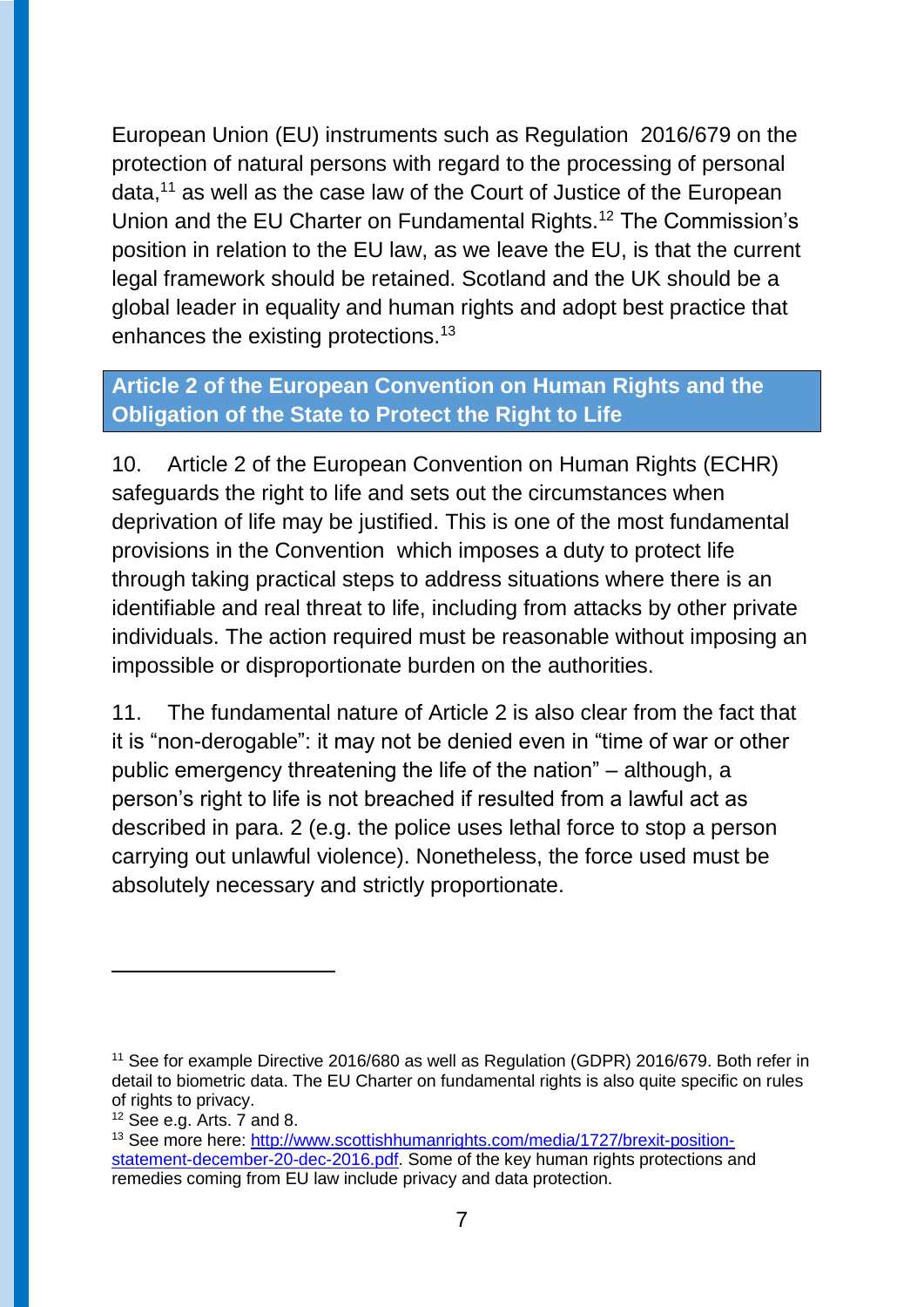12. Article 2 is relevant to several aspects of State power and provides a framework for the prevention and prosecution of homicide and the use of lethal force by the State through the mobilisation of its police and armed forces to combat terrorism, fight crime and control civil unrest.

# **Article 8 of the European Convention on Human Rights**

13. The Commission acknowledges that the acquisition and retention of biometric information play a role in criminal justice policy and practice. However, such practices have the potential to engage the reasonable expectation of privacy that people have.<sup>14</sup> It is therefore crucial that there are safeguards in place to ensure the right of the public to be protected from crime is balanced with the rights of the individual.

14. A right to protection of an individual's private sphere against intrusion from others, especially from the state, was laid down in an international legal instrument for the first time in Article 12 of the United Nations Universal Declaration of Human Rights (UDHR) of 1948 on respect for private and family life. The UDHR influenced the development of other human rights instruments in Europe - and other parts of the world.

15. Article 8 of the ECHR and the Human Rights Act 1998 requires respect for private and family life, home and correspondence. These concepts are sometimes indistinguishable and cover both the protection of the moral and physical integrity of the individual. Article 8 therefore encompasses a wide range of issues. Biometric data can encompass a significant amount of sensitive information about an individual's identity, including information about their health<sup>15</sup> and their unique genetic code.

<sup>14</sup> Ibid

 $\overline{a}$ 

<sup>&</sup>lt;sup>15</sup> It is argued that facial recognition technology is becoming increasingly able to predict personal information, such as health conditions. See National DNA Database Ethics Group, Notes of the 38th meeting held on 7 June 2017 at Home Office, 2, Marsham Street, Westminster, London, SW1P 4DF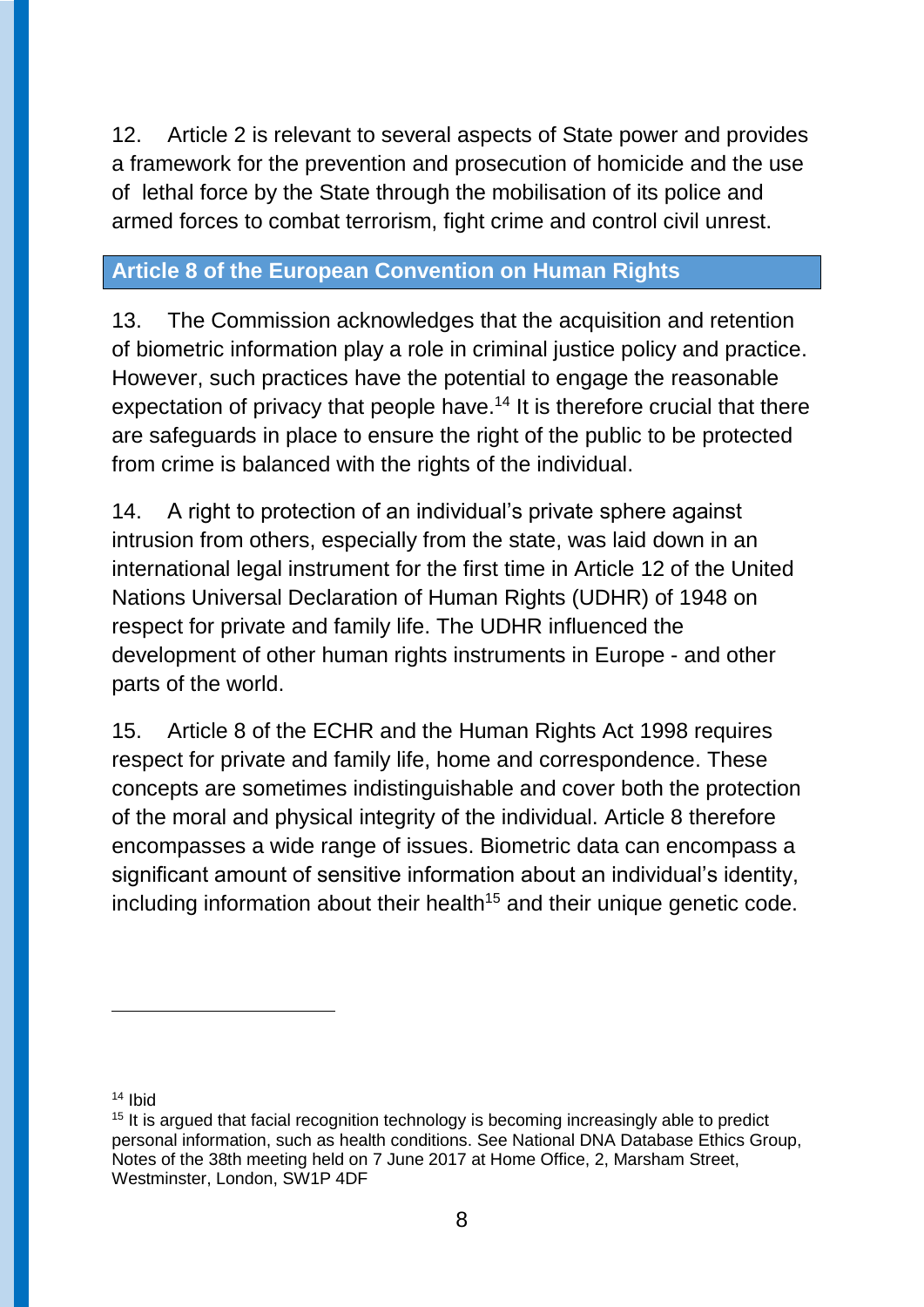# 16. In *S and Marper v the UK*, the European Court of Human Rights (EtCHR) expressed that:

"*the protection afforded by Article 8 of the Convention would be unacceptably weakened if the use of modern scientific techniques in the criminal justice system were allowed at any cost and without carefully balancing the potential benefits of the extensive use of such techniques against important private life interests"*. 16

17. Article 8 of the ECHR is a qualified right, which requires the State to justify any interference by reference to its legality and necessity. So, any restrictions should be:

- in accordance with the law "*requires the impugned measure both to have some basis in domestic law and to be compatible with the rule of law, which is expressly mentioned in the preamble to the Convention and inherent in the object and purpose of Article 8. The law must thus be adequately accessible and foreseeable, that is, formulated with sufficient precision to enable the individual – if need be with appropriate advice – to regulate his conduct*."<sup>17</sup>
- in pursuit of a legitimate aim: a public authority which intends to interfere with a person's rights under Article 8 must be able to demonstrate that such interference is based on one of the legitimate aims set out in Article 8(2), including '*the prevention of disorder or crime'* and 'the *protection of the rights and freedoms of others*'.<sup>18</sup>
- necessary in a democratic society: "*An interference will be considered "necessary in a democratic society" for a legitimate aim if it answers a "pressing social need" and, in particular, if it is proportionate to the legitimate aim pursued and if the reasons adduced by the national authorities to justify it are relevant and*

<sup>17</sup> Ibid

<sup>16</sup> *S and Marper v the UK* (Applications nos. 30562/04 and 30566/04).

<sup>18</sup> See *Khan v the UK* Application No 35394/97 (ECHR)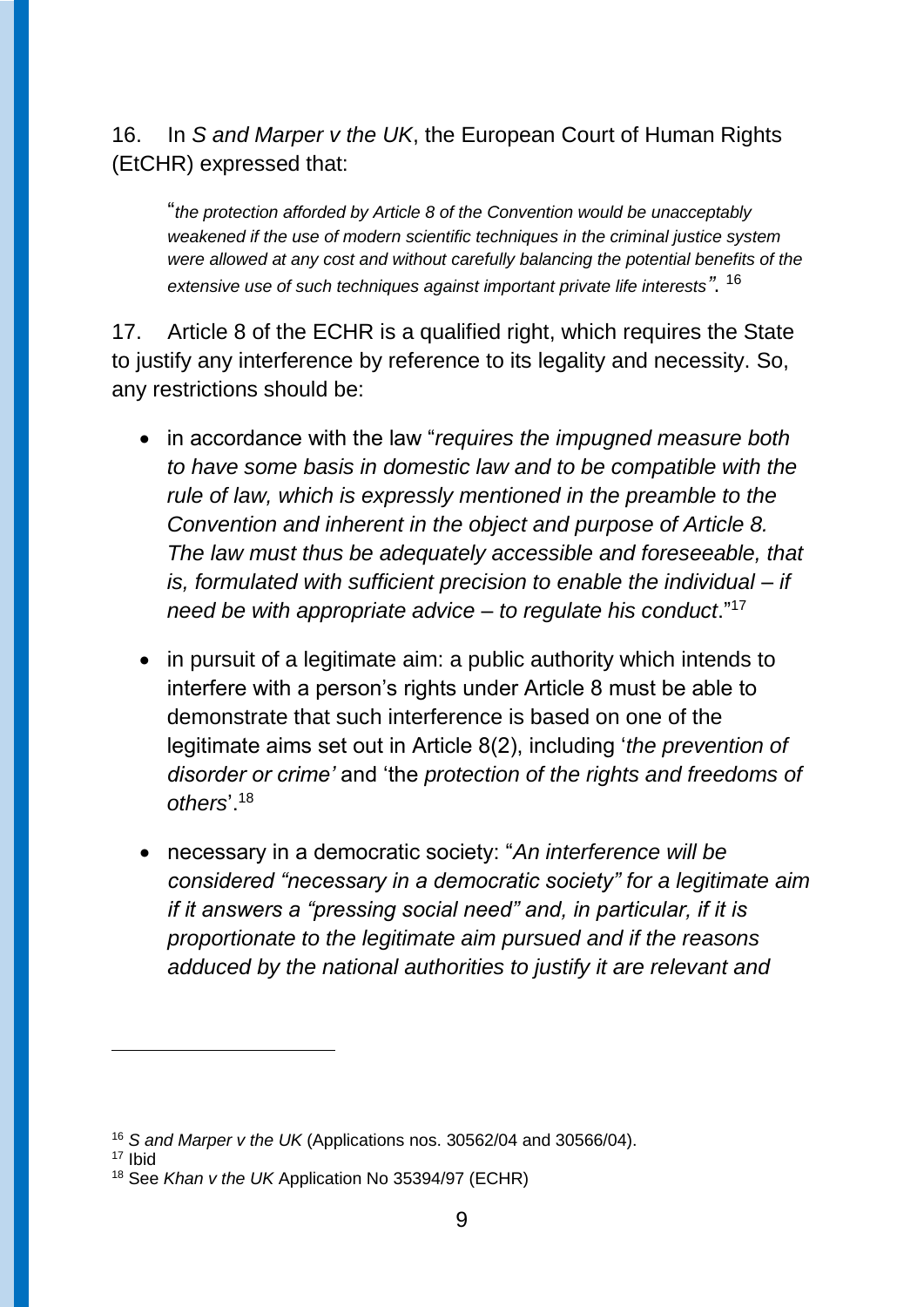sufficient.<sup>"19</sup> In terms of assessing proportionality, three main issues are relevant:

a) the degree of the interference ,

- b) whether there were less intrusive means available, and
- c) the procedural safeguards available.

18. The use, including both the collection and retention of biometric data, is by its nature intrusive. There is a need for greater clarity about when the police or law enforcement agencies may collect biometric data from a person without his consent.

While it is relatively clear in relation fingerprints that is not the case for other biometric information. The use of facial biometrics and facial biometric recognition systems, which is used for intelligence/investigative purposes, is far more intrusive than CCTV, and can be taken without knowledge. Public interest and public safety are paramount, however a rights-based legal framework that respects Article 8 should be in place to guard against the risks of misuse.  $20$ 

<sup>19</sup> As above in footnote No. 8

<sup>&</sup>lt;sup>20</sup> In Klass v. Germany (Application no. 5029/71) for example, the European Court of Human Rights stated that it must be satisfied that any system of secret surveillance conducted by the State must be accompanied by adequate and effective guarantees against abuse.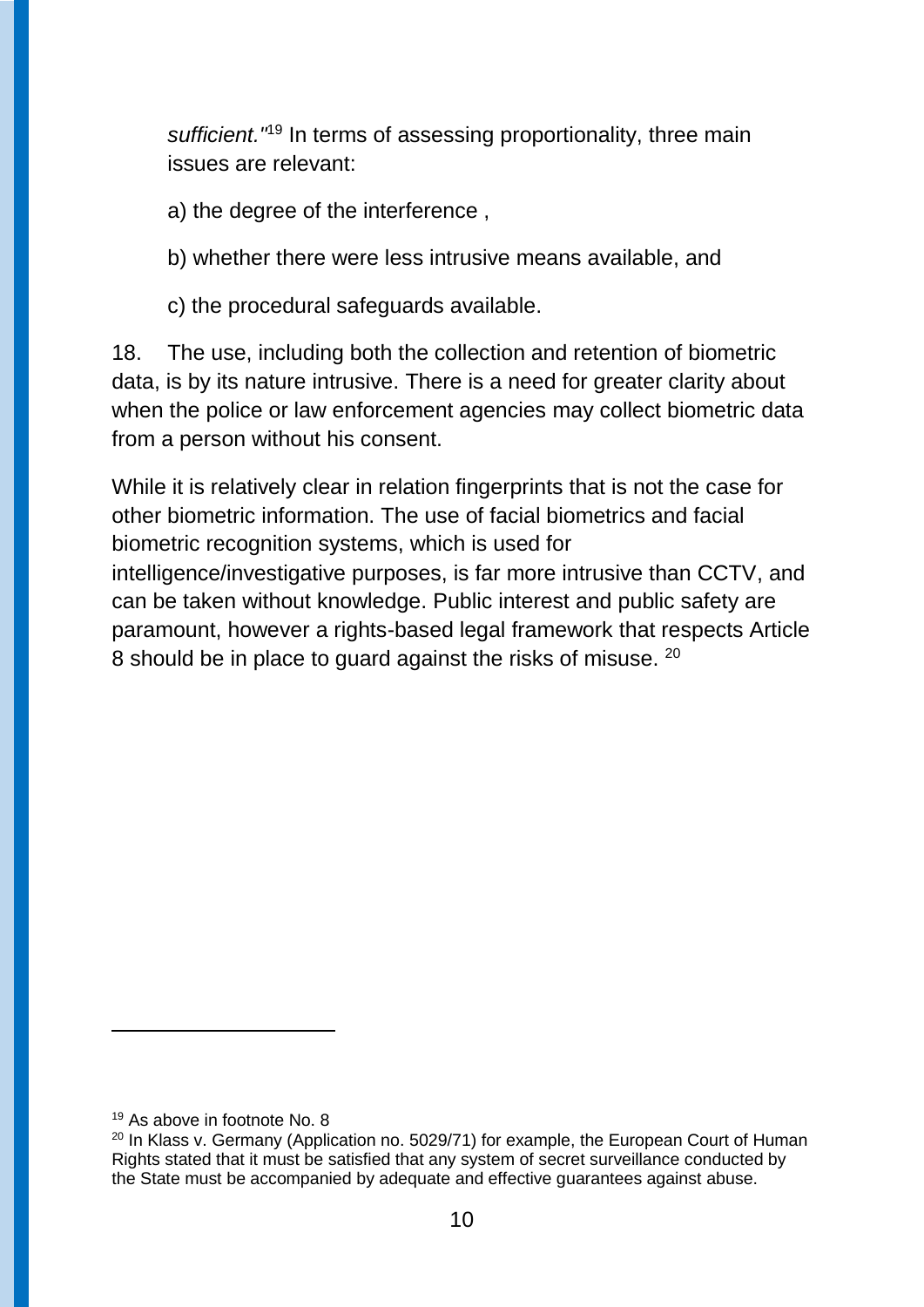

A police photographer takes images of protesters at a climate change rally in London. December 2008. Photograph: Ashley Cooper/SpecialistStoc/REX

Source: The Guardian, available at [https://www.theguardian.com/world/2017/sep/13/watchdog-warns-over-police-database-of](https://www.theguardian.com/world/2017/sep/13/watchdog-warns-over-police-database-of-millions-of-facial-images)[millions-of-facial-images](https://www.theguardian.com/world/2017/sep/13/watchdog-warns-over-police-database-of-millions-of-facial-images) accessed 28 September 2017.

19. Examples of physiological characteristics used for biometric authentication include fingerprints and DNA. The use of databases and DNA retention has come into question in the United Kingdom. This include *R (RMC and FJ) v MPS (Metropolitan Police Service)*<sup>21</sup> - where the court held that the retention of the custody photographs amounted to an unlawful interference with R's and F's Article 8 rights - and the Strasbourg jurisprudence emerged from a British case (*S v Chief Constable of South Yorkshire and Marper v Chief Constable of South Yorkshire*).<sup>22</sup> In *S and Marper v the UK*, the European Court of Human Rights (ECtHR) was 'struck by the blanket and indiscriminate nature of the power of retention in England and Wales' of DNA and the "*fact that* 

#### <sup>21</sup> [2012] EWHC 1681 (Admin)

 $\overline{a}$ 

<sup>&</sup>lt;sup>22</sup> *R* (on the application of S) v Chief Constable of South Yorkshire' and 'R (on the application of Marper) v *Chief Constable of South Yorkshire'* [2004] 1 WLR 2196, [2004] 4 All ER 193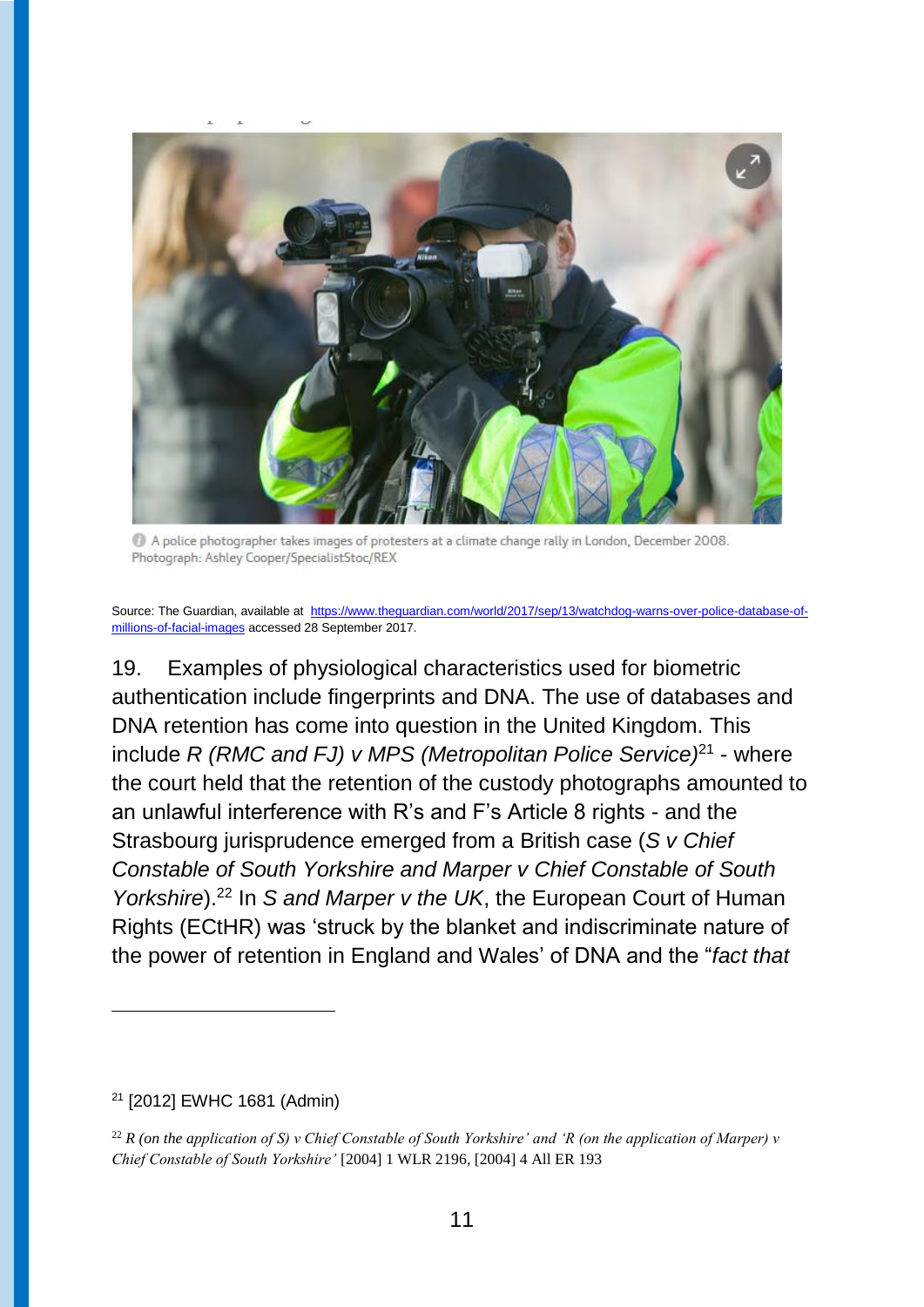*the same rules applied to juveniles (such as S) as to adults, despite the need to consider children differently under the criminal justice system to comply with the UN Convention on the Rights of the Child*".<sup>23</sup>

20. In relation to the margin of appreciation, the ECtHR articulated in *S and Marper v the UK*:

"*A margin of appreciation must be left to the competent national authorities in this assessment. The breadth of this margin varies and depends on a number of factors including the nature of the Convention right in issue, its importance for the individual, the nature of the interference and the object pursued by the interference. The margin will tend to be narrower where the right at stake is crucial to the individual's effective enjoyment of intimate or key rights. Where a particularly important facet of an individual's existence or identity is at stake, the margin allowed to the State will be restricted.<sup>24</sup> Where, however, there is no consensus within the Member States of the Council of Europe, either as to the relative importance of the interest at stake or as to how best to protect it, the margin will be wider.*" 25

21. A key consideration is the length of time data is stored. Useful guidance can be found in *S and Marper* and the Committee of Ministers' Recommendation No. R (92)1 and R 87 (15)<sup>26</sup> which advises that personal data kept for police purposes should be deleted if it is no longer necessary for the purposes for which it was stored. So, biometric data taken from individuals should be routinely deleted when it is no longer necessary to keep them for the purposes for which they were collected. A blanket policy on retention of any type of biometric data of persons suspected, but not convicted, of offences does not strike a fair balance between private and public interests. In light of this test, it is difficult to see how there can be sufficient justification to retain Biometric data indefinitely.

 $23$  Article 40 of the CRC, for example, sets out children's rights in the criminal legal system. The Commission has a statutory duty not to duplicate, so it will refrain from providing comments on children and young people in this paper.

<sup>24</sup> See *Evans v. the United Kingdom* Application No. 6339/05 (ECHR)

<sup>25</sup> see *Dickson v. the United Kingdom* Application No. 44362/04, (ECHR )

<sup>&</sup>lt;sup>26</sup> Recommendation No. R 87 (15) to member states regulating the use of personal data in the police sector.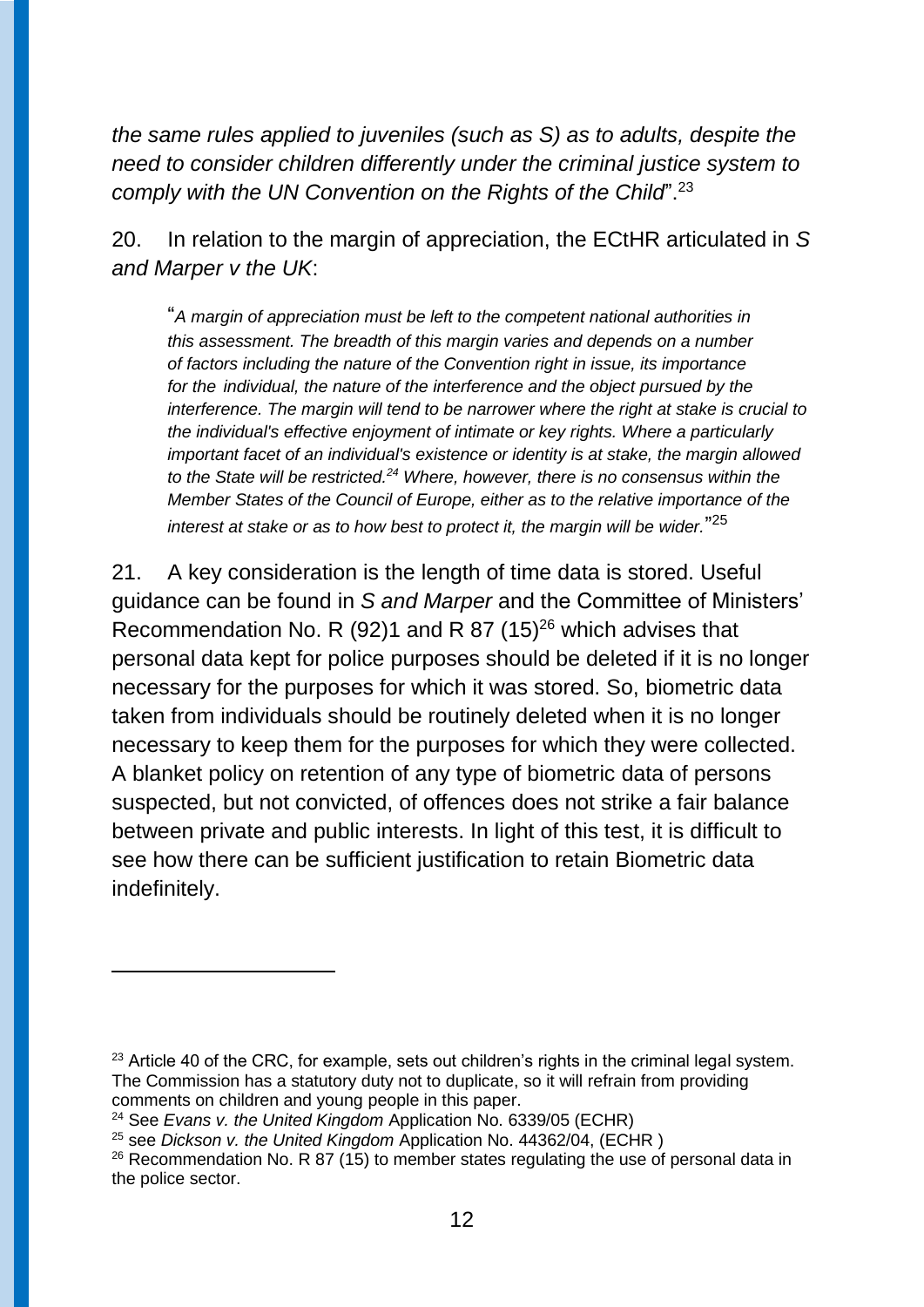22. Both international and national courts have found that the blanket retention of biometric data (DNA profiles (cellular samples and fingerprints and custody photographs) is unlawful and constitute an unjustified interference with the right to respect for private life, in violation of Article 8 of the ECHR.<sup>27</sup>

23. It is worth noting that in the obiter dicta of *S and Marper,* the ECtHR praised Scotland for the choice of time limits on retention of DNA. The ECtHR indicated that the indefinite retention of the DNA of even convicted persons was not acceptable as a blanket policy.<sup>28</sup> There are also questions in relation of what convicted means e.g. cautions, reprimand and final warnings and the proportionality to retain their data indefinitely. This ECtHR decision requires the UK governments to give detailed consideration in relation to other biometric technologies they use and are planning to use (including facial images) which must meet Convention requirements. The Commission stresses the need for cogent evidence to justify retention of biometric information for both the convicted and the un-convicted.

24. One of the key points under human rights is that biometric data constitute personal data. As a consequence any policy and legal framework for its use $29$  must be consistent with the human rights framework, and other guarantees laid down by relevant data protection laws.<sup>30</sup> The use of personal data is sensitive and must be highly protected from abuse and arbitrariness.<sup>31</sup> In this light, good governance

<sup>27</sup> R (RMC and FJ) v MPS (Metropolitan Police Service) [2012] and R (on the application of S) v Chief Constable of South Yorkshire' and 'R (on the application of Marper) v Chief Constable of South Yorkshire' [2004] 1 WLR 2196, [2004] 4 All ER 193

 $\overline{a}$ 

<sup>28</sup> See Ethics Group: National DNA Database (2009) Annual Report, p. 15 available at http://www.statewatch.org/news/2009/sep/uk-home-office-ethics-group-dna.pdf <sup>29</sup> Use includes collection, capturing, retention and deletion of records for those who are

found innocent or are not convicted of a criminal offence.

<sup>&</sup>lt;sup>30</sup> See Data Protection Act 1998.

<sup>31</sup> Hammaberg, T (2008), More Control is Needed of Police Databases. Human Rights in Europe, Viewpoints by the Commissioner for Human Rights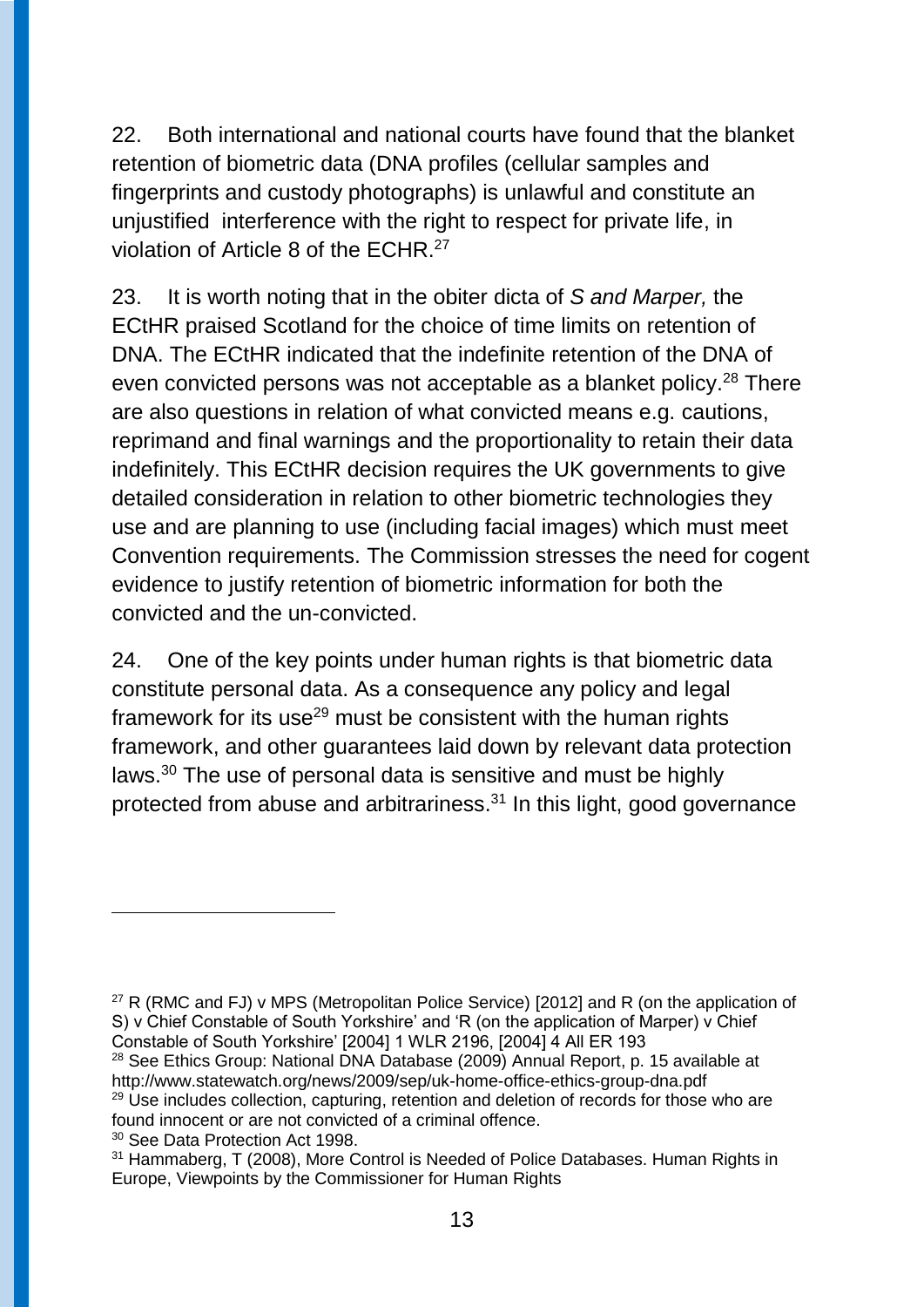and complaint mechanisms are supplementary and necessary safeguards against arbitrariness.<sup>32</sup>

### **Impact on Other Human Rights**

25. The use of biometrics by law enforcement agencies engages a number of other human rights beyond Article 8 of the European Convention of Human Rights. Law enforcement agencies should give due consideration to the use of biometrics and its impact on other human rights and fundamental freedoms. These include:

- The prohibition of torture, inhuman, degrading treatment or punishment (Article 3 of the European Convention of Human Rights)
- The right to liberty and security (Article 5 of the European Convention of Human Rights)
- Due process and the right to a fair trial (Article 6 of the European Convention of Human Rights)
- Freedom of expression and association (Article 10 and 11 of the European Convention of Human Rights)
- Freedom of Religion (Article 9 of the European Convention of Human Rights)
- The principle of non-discrimination (Article 14 of the European Convention of Human Rights)

26. Effective law enforcement and the protection of human rights are complementary and mutually reinforcing objectives, which must be pursued together as part of States' duty to protect individuals rights and freedoms within their jurisdiction.

 $\overline{a}$ 

<sup>&</sup>lt;sup>32</sup> This also relates to point 2 of the Group remit.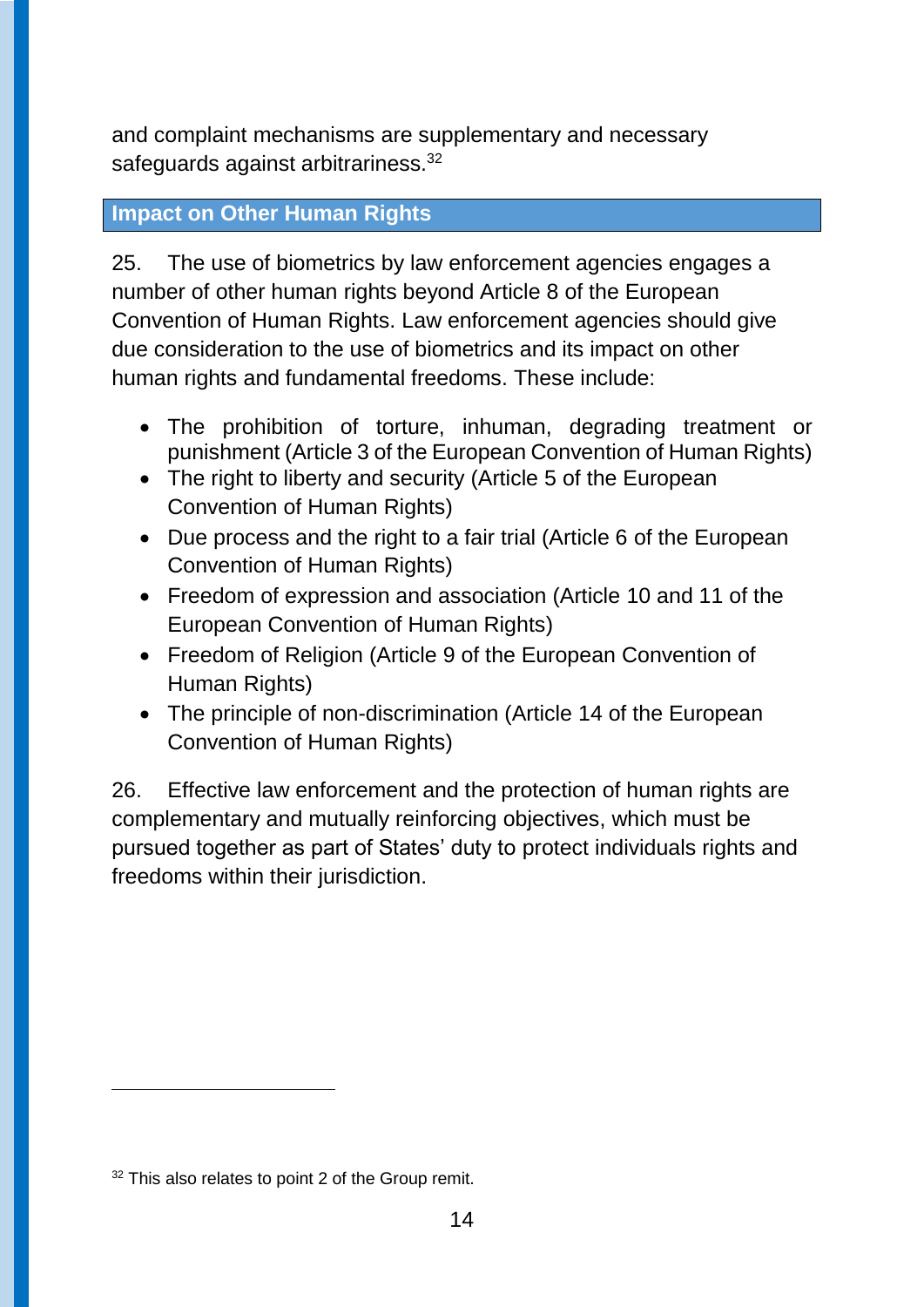# **Article 3 - Prohibition of Inhuman, Degrading Treatment or Punishment**

27. The absolute prohibition of torture and inhuman or degrading treatment or

punishment, enshrined in Article 3 of the European Convention of Human Rights, is so fundamental that it has no limitations or exceptions. Article 3 of the Convention is an absolute right. This means that once it has been determined that certain treatment amounts to inhuman or degrading treatment, it can never be justified. Article 3 operates differently to other rights, like Article 8 for example, which allows interferences with the right when it is justified.

28. A possible scenario in this context is the use of force by relevant authorities to obtain biometric data e.g. fingerprints. All use of force that is excessive and has not been made strictly necessary by a person's own conduct diminishes human dignity and hence amounts to inhuman or degrading treatment or punishment as prohibited by Article 3 of the Convention. Actions that cause feelings of fear, anguish or inferiority capable of humiliating and debasing a person are always prohibited by Article 3. In assessing whether the conduct by a public authority attains a minimum level of severity to come within the scope of Article 3, attention must be paid to all surrounding circumstances.

29. The use (e.g. collection) of biometrics must not amount to inhuman or degrading treatment or punishment – this is treatment which causes severe mental or physical harm or which is grossly humiliating and undignified.

# **Article 5** – **The Right to Liberty and Security**

30. Police officers are given significant amounts of discretionary power to prevent and to investigate crime, which includes pre-trial detention and administrative detention and control orders. Many of these powers are highly intrusive, particularly the powers to detain a suspect and to search for evidence. A plausible scenario that engages Article 5 of the European Convention of Human Rights is the deprivation of liberty to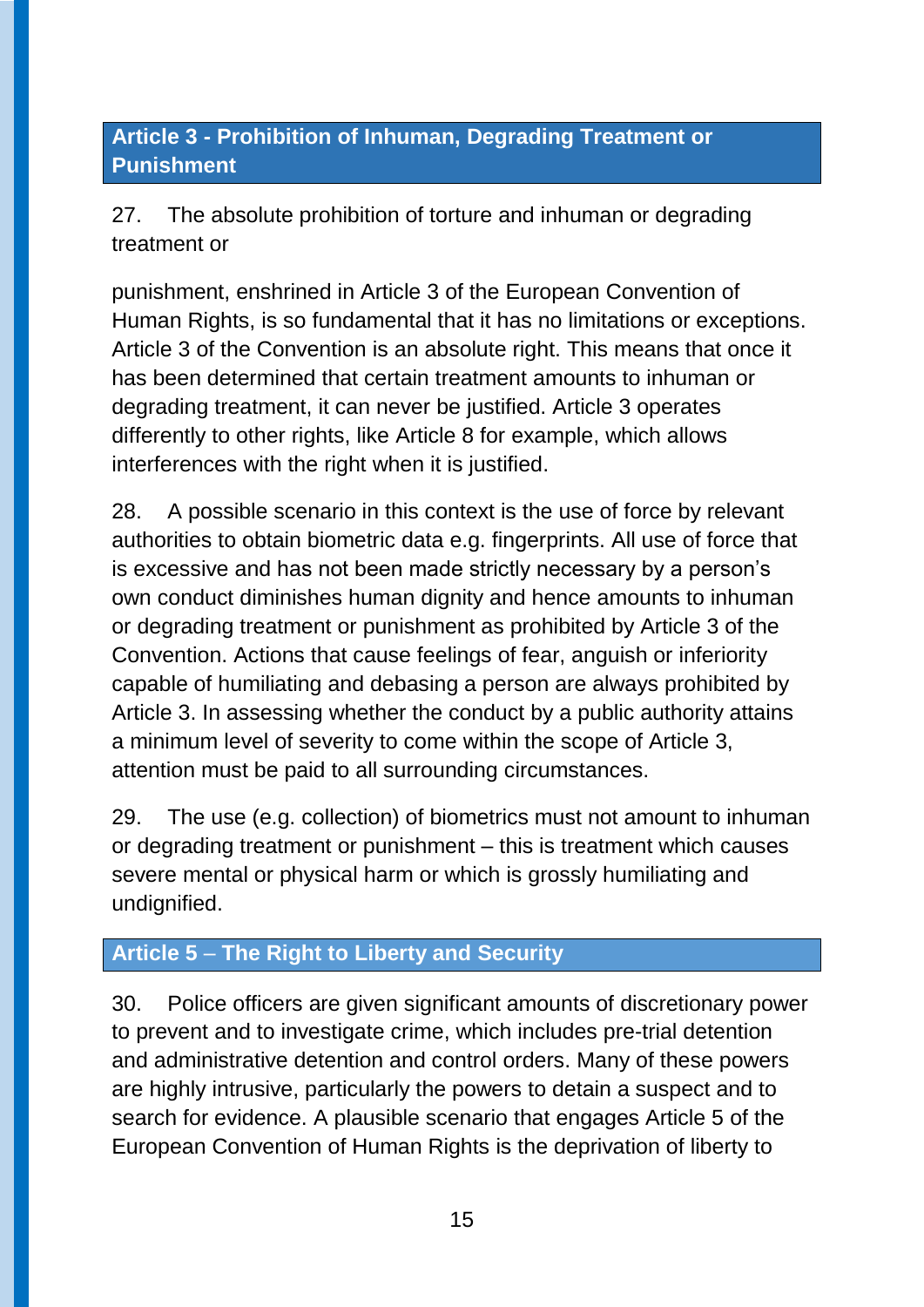obtain fingerprints or other biometric data from an individual.<sup>33</sup> In this case, it is imperative that any consideration to deprive a person of their liberty gives due consideration to the procedural and substantive guarantees articulated under Article 5.<sup>34</sup>

31. There are three aspects to the rights under Article 5. First, there is an exhaustive list of circumstances in which a person can be lawfully deprived of his liberty (paragraphs (1)(a) to (f)). Second, there is a list of procedural safeguards to be met accompanying those permissible grounds on which a person can be deprived of his liberty. Third, a person who is unlawfully deprived of his liberty has an enforceable right to compensation for that deprivation. The underlying aim of Article 5 is to ensure that no one is deprived of his liberty arbitrarily. An exhaustive examination of all those issues is beyond the scope of this paper. This protection is applicable in the context of criminal proceedings, as well as other areas in which the State might affect the liberty of persons. Not all of the grounds in Article 5 will be of relevance to biometrics as the text is designed to cover the whole range of circumstances in which State officials may feel compelled to deprive an individual of his liberty.

32. It is particularly important to ensure that children and other vulnerable individuals such as suspected victims of torture, sexual or gender-based violence, victims of other serious crimes, and/or traumatised people are protected by additional safeguards. These safeguard could include: an appropriate adult being present when a

<sup>&</sup>lt;sup>33</sup> Under Eurodac Regulation (EU) No. 603/2013, all asylum seekers and migrants in an irregular situation apprehended in connection with an irregular border crossing – except for children under the

age of 14 years – must provide their fingerprints.

 $34$  It could be also the case that law enforcement agencies use force to obtain biometric data e.g. fingerprints. All use of force that is excessive and has not been made strictly necessary by a person's own conduct diminishes human dignity and hence amounts to inhuman or degrading treatment or punishment as prohibited by Article 3 of the Convention. Actions that cause feelings of fear, anguish or inferiority capable of humiliating and debasing a person are always prohibited by Article 3 of the ECHR. In assessing whether the conduct by a public authority attains a minimum level of severity to come within the scope of Article 3, attention must be paid to all surrounding circumstances.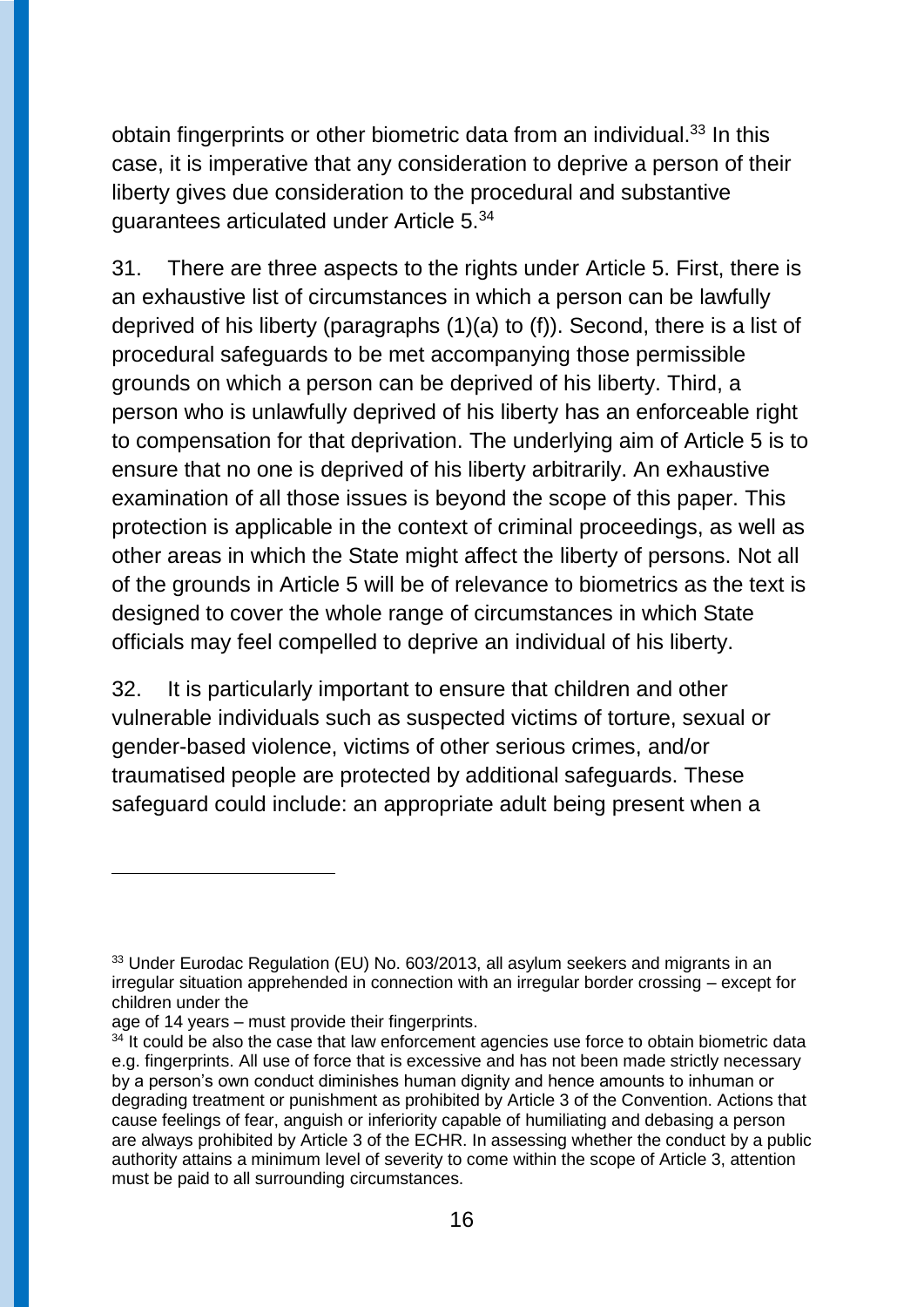vulnerable person is asked for their prints, access to a lawyer and a doctor and notification of custody, humane conditions therein as well as an strict limited duration of the depravation of liberty.

33. Controversial measures of crowd control such as kettling should be avoided when used for collecting or taking of biometric data (e.g. facial recognition) in public places. Collecting biometric data while people are engaging in peaceful assembly and association would not only stifle legitimate freedoms, but potentially engage Article 5 as it is characteristically arbitrary. It also undermines the basic principle of policing by consent.

### **Article 6 - Due Process and the Right to a Fair Trial**

34. Article 6 of the European Convention of Human Rights guarantees that everyone charged with a criminal offence is entitled to certain protections, including the right to be presumed innocent until proven guilty, the right to a hearing with due guarantees and within a reasonable time, by a competent, independent and impartial tribunal, and the right to have any conviction and sentence reviewed by a higher tribunal satisfying the same standards.

35. As mentioned before, law enforcement officers play a key role in the task of investigating allegations of criminal behaviour. This includes a number of activities beyond detention such as interrogating suspects and witnesses, carrying out searches, undertaking surveillance (e.g. collecting facial images), and generally securing evidence (e.g. collecting DNA and fingerprints). As these aspects of police investigation practices take place within the context of a criminal process, they may have an important impact upon the fairness of a criminal trial under Article 6. These aspects include to both the presumption of innocence and evidentiary issues. Article 6 could also apply when an individual has not been formally charged in domestic law with an offence. This means that initial proceedings at the outset of a criminal process may therefore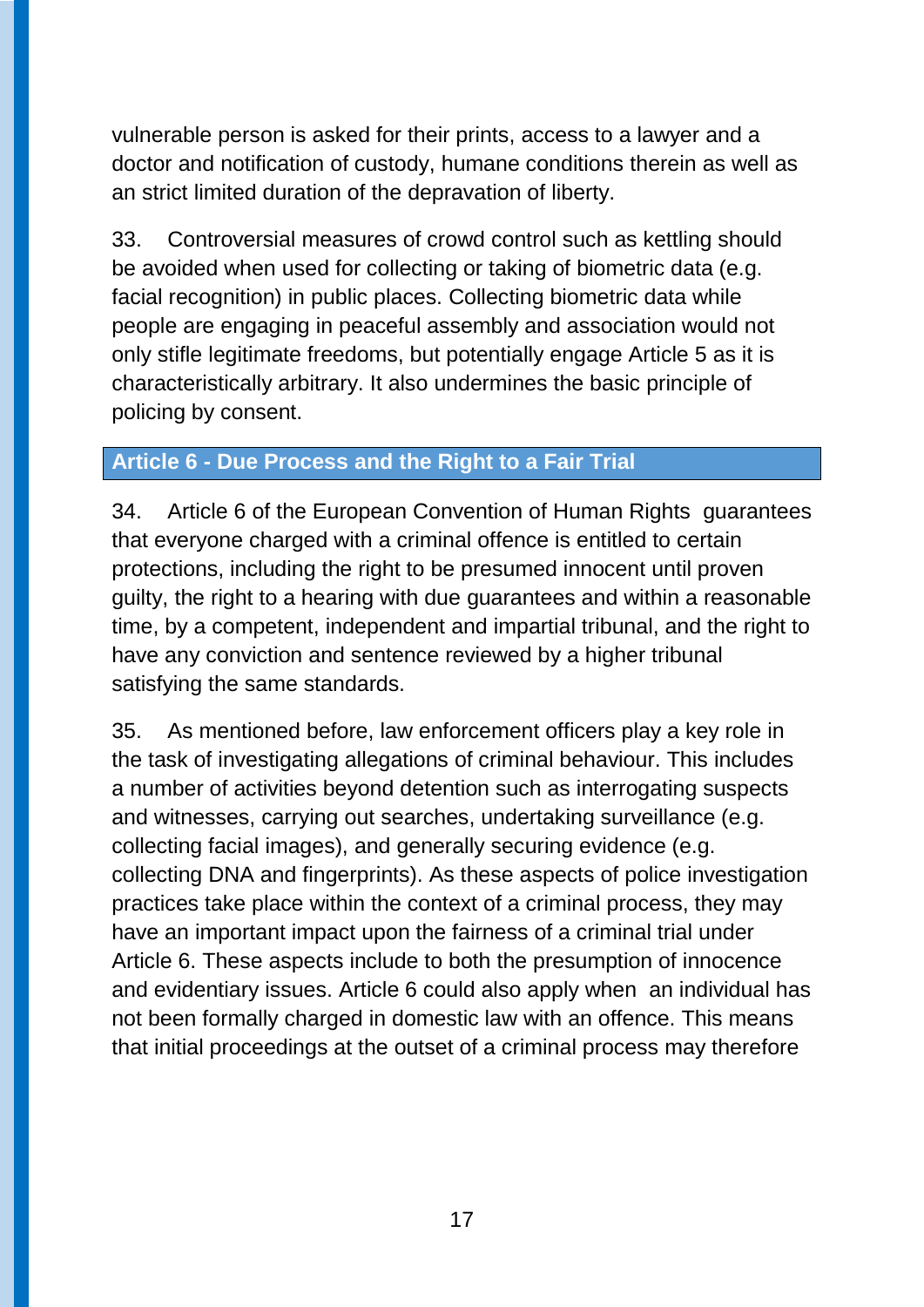fall within the scope of Article 6: for example, by the imposition of a requirement to give evidence. 35

36. Article 6 (2) is particularly important in this debate as it provides that '*everyone charged with a criminal offence shall be presumed innocent until proved guilty according to law'.* The obligation to respect the presumption of innocence not only applies to judges, but also to other public officials in general. The retention of the biometric data unconvicted persons entrenches an interim categorisation of suspicion which adheres to individuals once they have come to be charged or arrested, thus distinguishes them from 'truly' innocent people who have not come to the attention of the police.

37. The respect for due process guarantees are fundamental in relation to the right of every person under the Convention to be presumed innocent. Biometric acquisition or retention of innocent people, including those exercising the right to peaceful assembly and association may compromise the precept that everyone should be presumed innocent by the State. <sup>36</sup> This presumption includes the general rule that no suspicion regarding an accused's innocence may be voiced after his acquittal. The fact that some biometric data (e.g. DNA) is retained in the same way as the data of convicted persons is of concern in this regard.

38. Article 6 is given a purposive interpretation that furthers the principle of fairness in the administration of justice. In terms of fair rules of evidence it means the examination of the method in which the evidence was obtained<sup>37</sup> and admitted in the criminal proceedings.<sup>38</sup>

<sup>35</sup> *O'Halloran and Francis v the United Kingdom*, judgment of 29 June 2007 (ECHR). <sup>36</sup> See Police facial recognition trial led to 'erroneous arrest' The controversial trial of facial recognition equipment at Notting Hill Carnival resulted in roughly 35 false matches and an 'erroneous arrest', highlighting questions about police use of the technology. Sky news 7 Sept. 2017 available at http://news.sky.com/story/police-facial-recognition-trial-led-toerroneous-arrest-11013418

<sup>37</sup> *Barbera and others v Spain,* 1988 (ECHR).

<sup>38</sup> *Dombo BV v Netherlands*, 1993 (ECHR).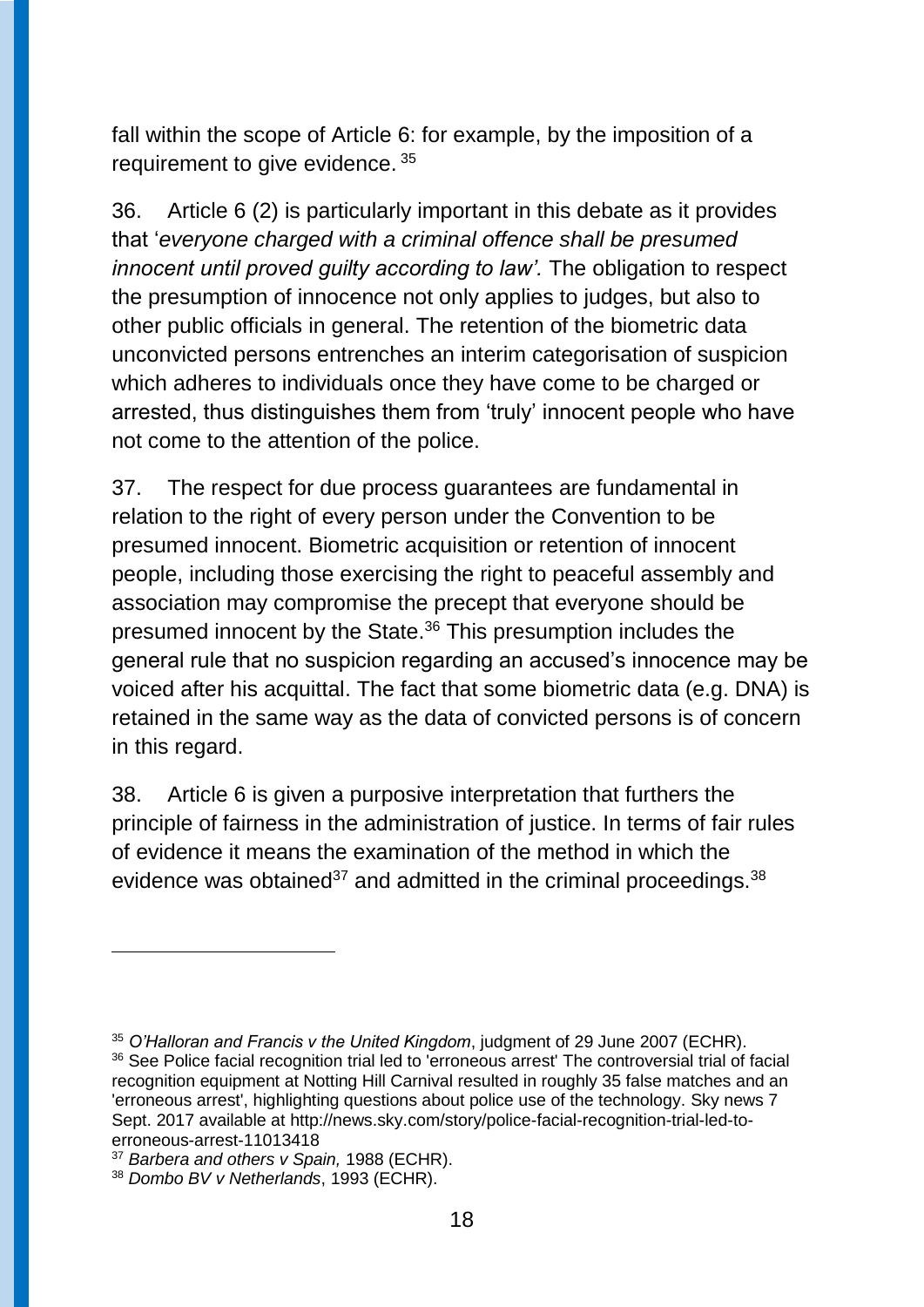Whether evidence is of dubious quality,<sup>39</sup> the rights of the defence have been respected or it is improperly obtained, it is generally a matter for the national courts. However, it is important to consider that the admission of evidence that gives rise to substantive unfairness may render the criminal proceedings unfair - if other guarantees have not been respected.

39. Article 6 is also relevant when considering it together with Article 8. In assessing whether the use of evidence obtained in violation of Article 8 has render the trial unfair, the court will examine all the circumstances of the case, but in particular the respect for the defence rights and the quality and importance of the evidence in question.<sup>40</sup> There has been a very rapid growth of the police collecting and using facial images with differential decision making across the UK, which runs the risk of false intelligence or wrongful allegations.<sup>41</sup>

#### **Article 9 to 11 - Democratic Freedoms**

 $\overline{a}$ 

40. Human rights are legal guarantees which protect individuals and groups against actions and omissions that interfere with fundamental freedoms and human dignity. Democratic freedoms are fundamental to the existence of a democratic society, where views and information can be exchanged. These freedoms include the right to respect for freedom of expression, assembly and association, and freedom of thought, conscience and religion.

41. While there is a general requirement to refrain from unjustified interferences, there may be situations where law enforcement agencies

<sup>&</sup>lt;sup>39</sup> Validation is the process of providing objective evidence that a method, process or device is fit for the specific purpose intended, i.e. can be relied upon. The Criminal Practice Directions 1 suggest that the court takes into account when determining the reliability of expert opinion, "19A.5 (a) the extent and quality of the data on which the expert's opinion is based, and the validity of the methods by which they were obtained." <sup>40</sup> *Gafgen v Germany*, 2010 (ECHR).

<sup>41</sup> HM Inspectorate of Constabulary in Scotland: Audit and Assurance Review of Facial Search functionality within the UK Police National Database (PND) by Police Scotland, January 2016. P7.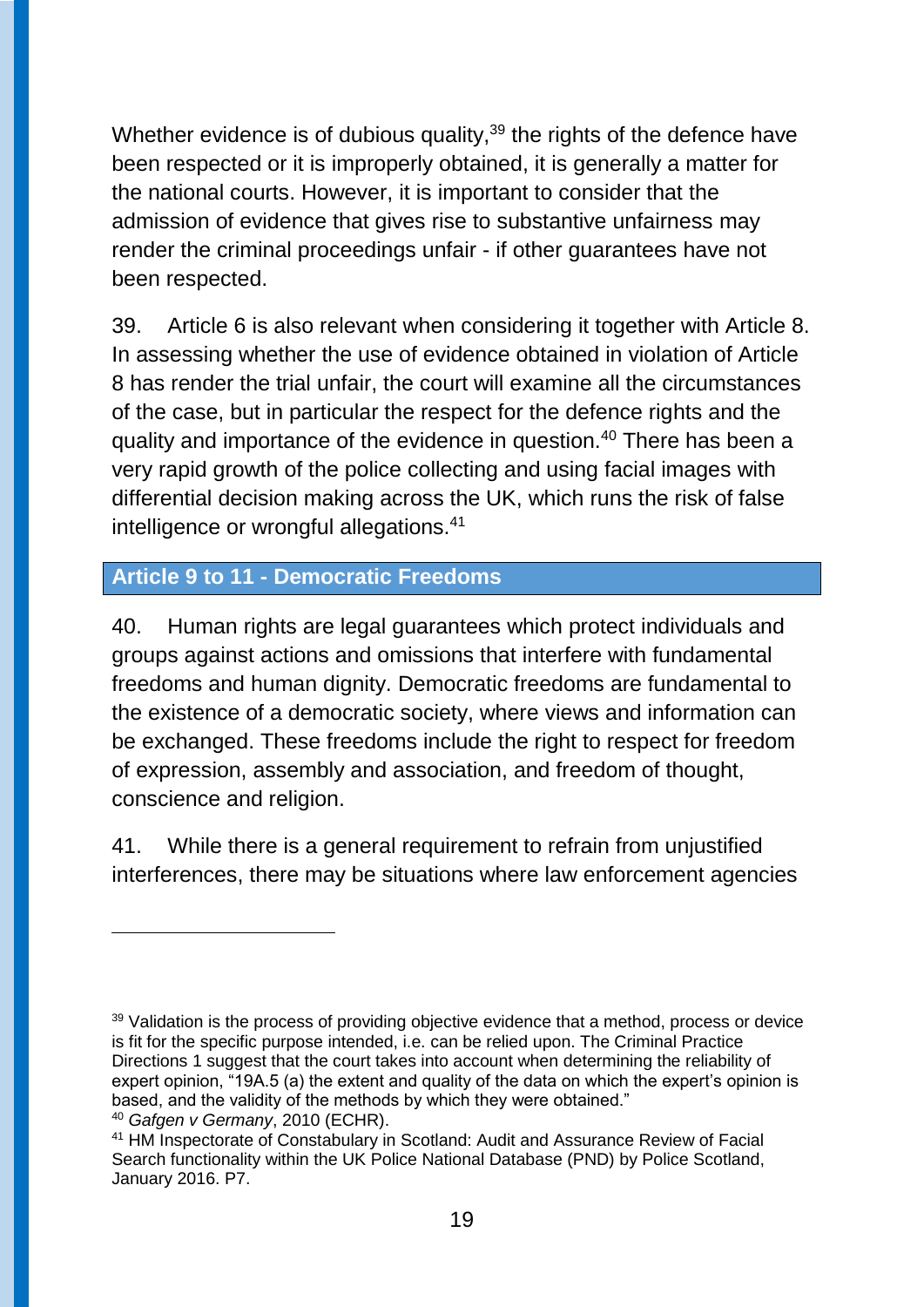are justified to do so. However, any interference with these rights must comply with a number of conditions if it is to be consistent with the Convention. These conditions are:

(i) the interference must be in accordance with the law;

(ii) it must be in pursuance of a legitimate aim; and

(iii) it must be necessary in a democratic society.

42. The use of biometric data, which includes the collection of facial images, iris, fingerprints and voice, without the consent of the individual and in particular while exercising their fundamental freedoms of religion, assembly or association would not only be a significant interference with Article 8, but will engage these rights. It is worth noting that indiscriminate practices may have a severe unintended and inhibiting effect on the exercise of our democratic freedoms. Therefore the authorities should ensure that any operation complies with human rights norms and international standards.

### **Equality and Non-Discrimination**

43. The principles of equality and non-discrimination are central to human rights law and are recognised as norms in both the domestic and international framework. <sup>42</sup> In line with this, the Government should ensure that the principle of non-discrimination is interpreted and applied consistently by law enforcement agencies. The practice of collecting, retaining and deleting biometric data should specially consider the situation of vulnerable and disadvantaged groups, including children.

44. Public authorities<sup>43</sup> have a statutory duty to have due regard to: the need to eliminate unlawful discrimination, harassment, and victimisation;

<sup>&</sup>lt;sup>42</sup> Case concerning the Barcelona Traction, Light and Power Company, Limited, Second Phase, Judgment of 5 February 1970, ICJ Reports (1970), p. 3, at p. 32. – in relation to racial discrimination.

<sup>43</sup> And others carrying out public functions.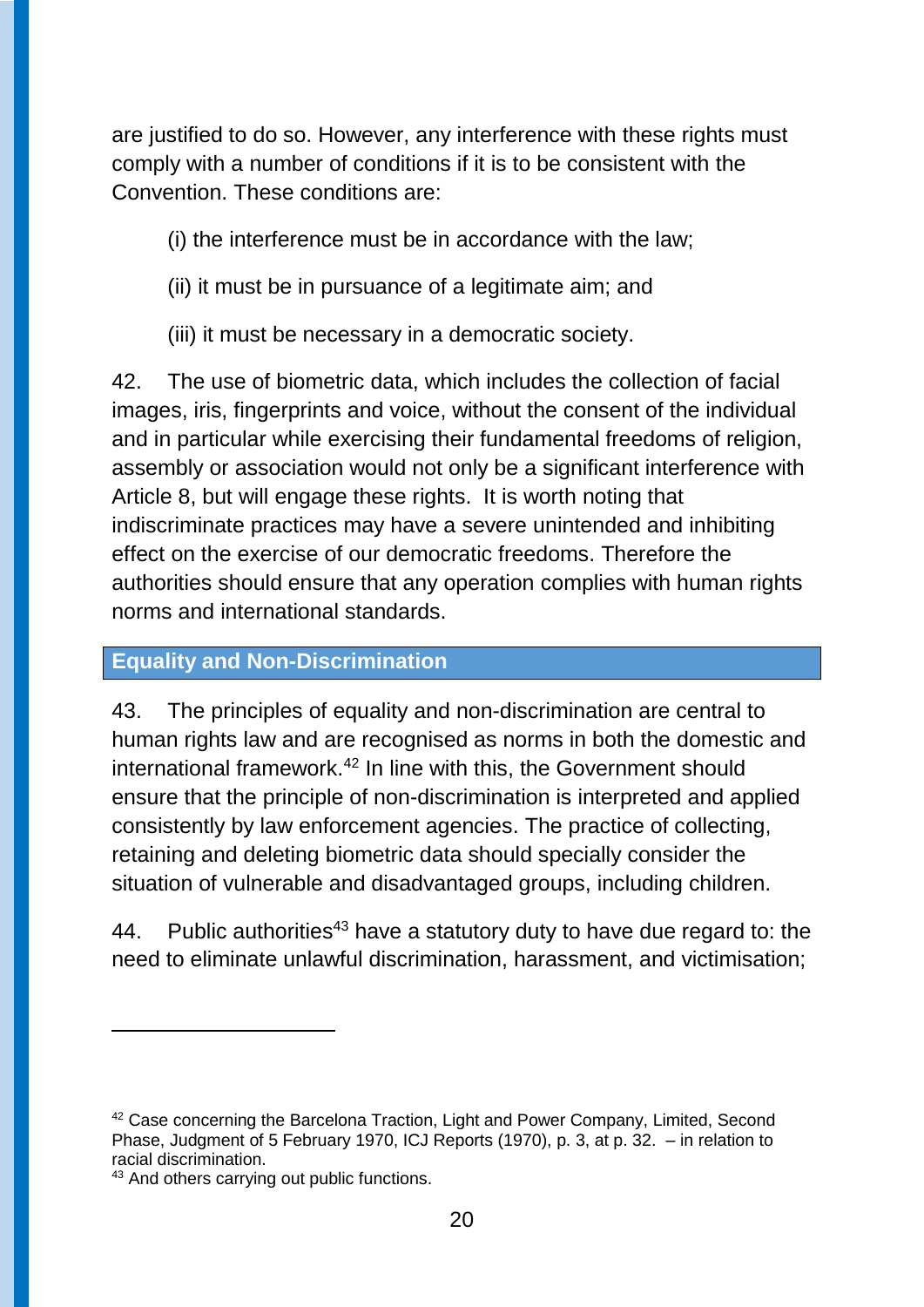advance equality of opportunity; and to foster good relations between people who share a protected characteristic and those who do not. Fostering good relations means tackling prejudice and promoting understanding between people from different groups. This duty is often referred to as the 'equality duty' and it applies when public authorities are exercising their functions, for example when they are designing their policies and procedures and delivering services.<sup>44</sup> The general duty is supported by the specific duties in Scotland.

45. While the use of biometric data to profile potential suspects may, in principle, be a permissible means of investigation and can be an important law enforcement tool, it is important that enforcement agencies do not use broad profiles that reflect unexamined generalisations and/or stigmatisation. The European Union Network of Independent Experts on Fundamental Rights has expressed serious concerns about profiling on the basis of characteristics such as nationality, age or birthplace. These experts have recommended that profiling must strictly comply with the principles of necessity, proportionality and non-discrimination as well as be subject to close judicial scrutiny and should be periodically reviewed.<sup>45</sup>

46. There is a risk that certain groups are disproportionately affected by collection and retention measures in this area. <sup>46</sup> The UK DNA database holds about a third of all black men and about three quarters of all young black men (aged 16 to 34) resident in the UK, and the proportion of the Asian population held on the DNA database is steadily increasing. People with mental illness are also over-represented on the database.<sup>47</sup> The collection and retention of biometric data of these

<sup>44</sup> See Equality Act 2010

<sup>45</sup> E/CN.4/2005/103, paras. 71–76

<sup>&</sup>lt;sup>46</sup> Profiling is a filtering process involving a single indicator or a cluster of indicators that, when grouped together, present the characteristics of a high-risk person, passenger or. consignment

<sup>&</sup>lt;sup>47</sup> The Equality and Human Rights Commission's response to the government's consultation on:

Keeping the right people on the DNA database (2009) p, 5.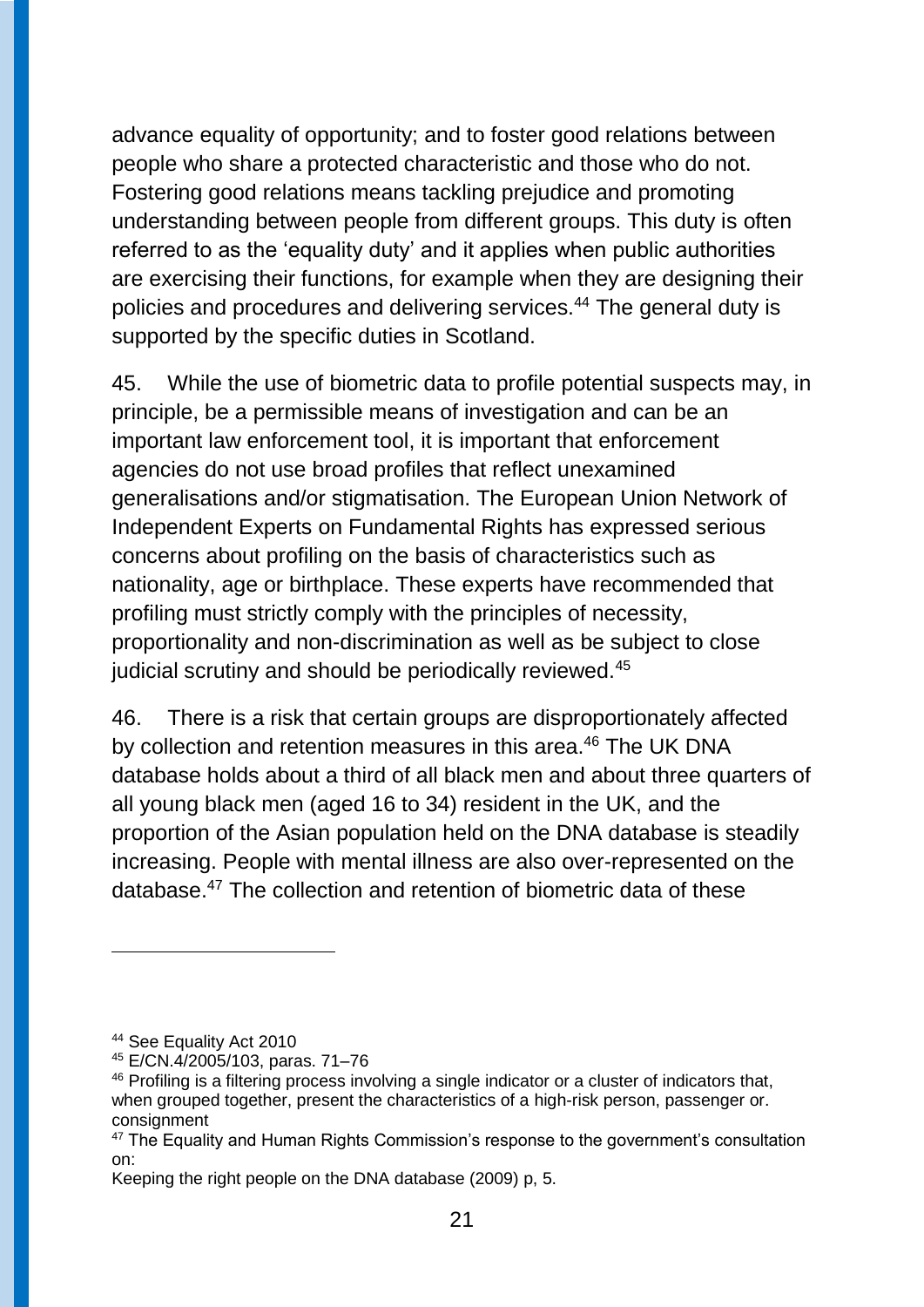groups may compound and increase other institutional or societal discrimination or bias.

47. According to established jurisprudence of the ECtHR and international human rights bodies, any measures having the purpose or effect of creating a difference in treatment (based on a prohibited ground), which is not reasonably or objectively justified, are discriminatory.<sup>48</sup>

# **III. A Human Rights Approach to Biometrics**

48. The Commission suggests that human rights should be mainstreamed into the strategies, policies and operational processes of policing.<sup>49</sup> The Commission would similarly advocate a human rights based approach to the use of biometric data. The key principles of this approach are: legality, accountability, effective participation, nondiscrimination and empowerment. For the purposes of this section only three will be discussed.

| <b>Participation</b> | Everyone has the right to participate in decisions which affect them.<br>Participation must be active, free, and meaningful and give<br>attention to issues of accessibility, including access to information<br>in a form and a language which can be understood. |
|----------------------|--------------------------------------------------------------------------------------------------------------------------------------------------------------------------------------------------------------------------------------------------------------------|
| Accountability       | Accountability requires effective monitoring of human rights<br>standards. For accountability to be effective there must be<br>appropriate laws, policies, administrative procedures and<br>mechanisms of redress in order to secure human rights.                 |

<sup>48</sup> See *Abdulaziz, Cabales and Balkandali v. the United Kingdom (ECHR)* <sup>49</sup> See for example human rights based policing at http://www.scottishhumanrights.com/justice/policing/#policing-1244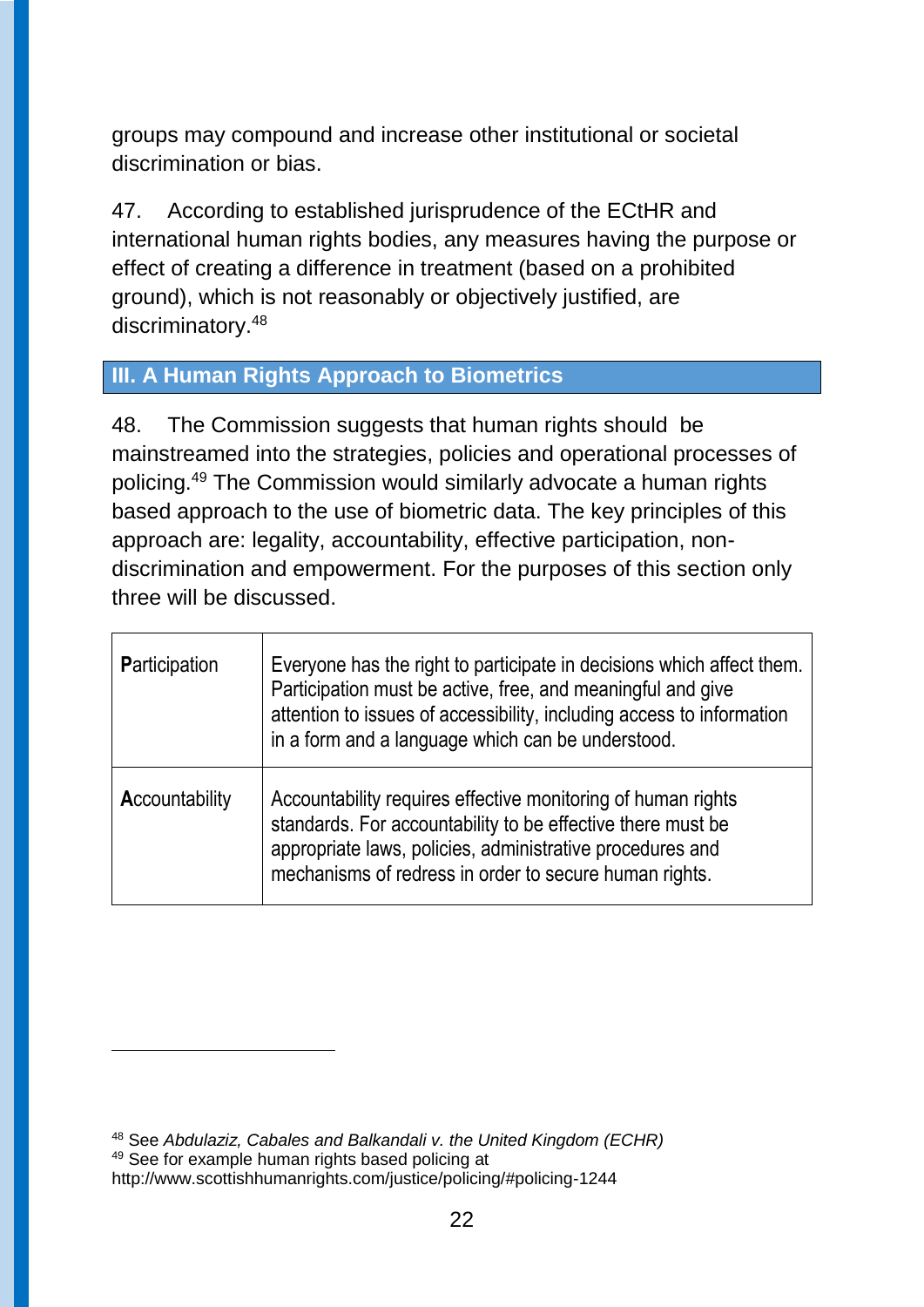| Non-<br>discrimination<br>and equality | A human rights based approach means that all forms of<br>discrimination must be prohibited, prevented and eliminated. It also<br>requires the prioritisation of those in the most vulnerable situations<br>who face the biggest barriers to realising their rights.          |
|----------------------------------------|------------------------------------------------------------------------------------------------------------------------------------------------------------------------------------------------------------------------------------------------------------------------------|
| <b>Empowerment</b>                     | People should understand their rights, and be fully supported to<br>participate in the development of policy and practices which affect<br>their lives. People should be able to claim their rights where<br>necessary.                                                      |
| Legality                               | The full range of legally protected human rights must be respected,<br>protected and fulfilled. A human rights based approach requires<br>the recognition of rights as legally enforceable entitlements, and is<br>linked in to national and international human rights law. |

49. The *legality* considers the explicit linkage of the proposed scheme to international, regional and domestic human rights instrument (above). A lack of current guidance and uniformly applied standard across Scotland brings serious concerns about the infringements such systems can have on the fundamental freedoms and rights of the public.

50. *Accountability,* which is central to the protection of human rights, requires both effective monitoring and effective remedies. Accountability to be effective requires the duty bearers to provide for the development of adequate laws, policies, institutions, administrative procedures and redress mechanisms. In this context, three aspects are crucial when debating accountability:

(1) sharing of information across state agencies

(2) outsourcing to private enterprises, and

(3) obligations to share data whether nationally or internationally under mutual assistance treaties both European and global.

51. Increased accountability will need to operate at a pan-government level as data is shared across government departments and agencies. The Council of Europe Recommendation R(92)1 'on the use of the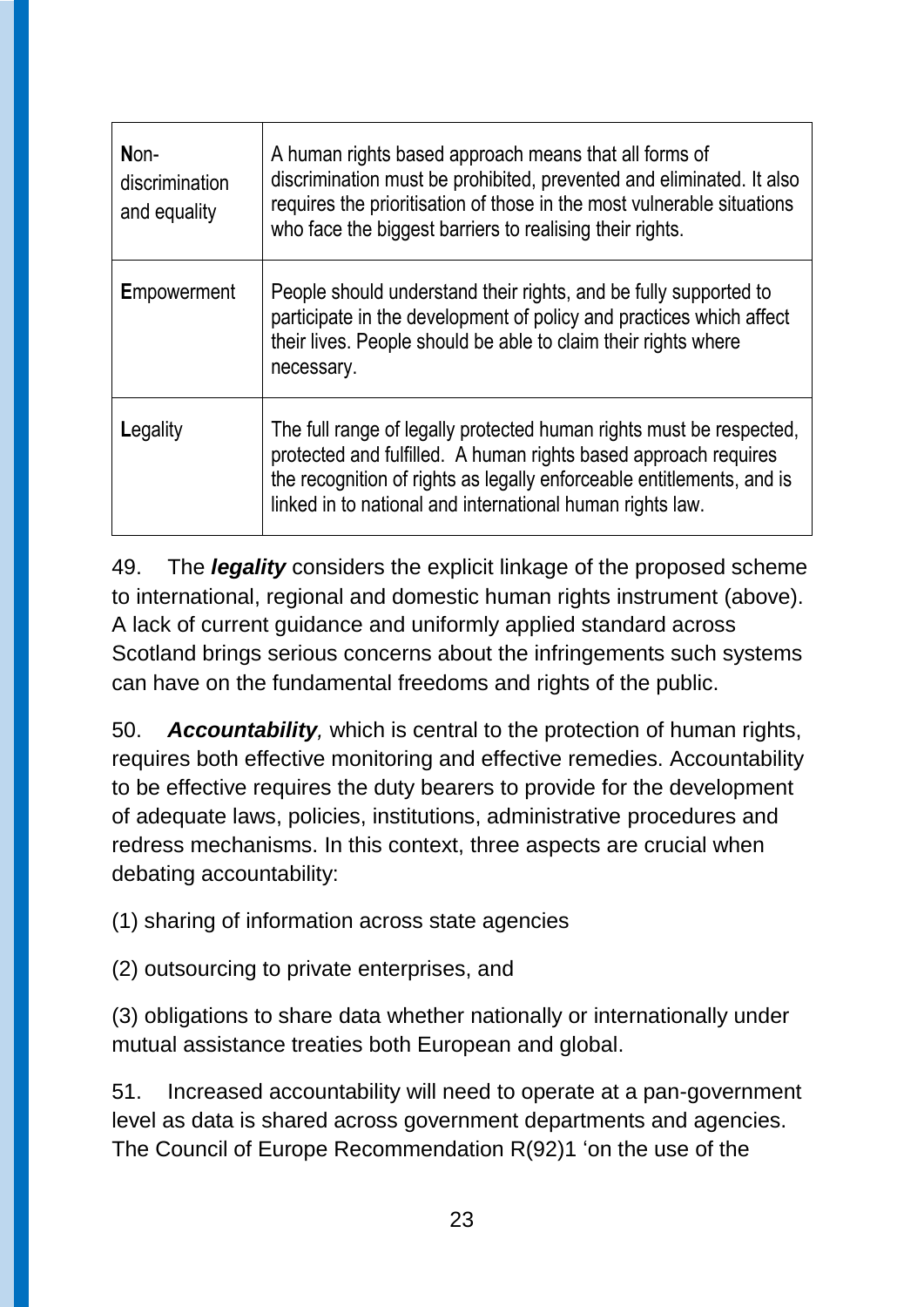analysis of DNA within the framework of criminal justice system' sets out that samples collected for DNA analysis and the information derived from such analysis for the purpose of the investigation and prosecution of criminal offences must not be used for other purposes. Linkage and sharing of biometric data beyond criminal law purposes should be defined by law and subject to individuals' consent when appropriate. Collection of biometric data (e.g. facial images), in particular of innocent people that participate in large events also raises the issue of informed consent as highlighted above.

52. The framework should also have an effective, accessible and independent mechanism of review for the individuals concerned. For example, the biometric framework should contain a provision for independent review of the justification for the retention or refusal of destruction according to defined criteria, including such factors as the seriousness of the offence, previous arrests, utility of the retention and period, the strength of the suspicion against the person and any other special circumstances. Individuals should be provided with an effective remedy to challenge the storage of biometric data and its use.<sup>50</sup> A formal scheme for destruction ensures accountability and community trust in the system. Complaint mechanisms play an important role in protecting against potential abuses and arbitrariness.

53. In democratic states, the protection of an open society requires also the democratic accountability and civilian control of intelligence services. The UN standards for oversight bodies clarify that is crucial to *"(E)stablish or maintain existing independent, effective, adequately resourced and impartial judicial, administrative and/or parliamentary domestic oversight mechanisms capable of ensuring transparency, as appropriate, and accountability for State surveillance of communications, their interception and the collection of personal data*."<sup>51</sup>

<sup>50</sup> *Segerstedt-Wiberg and Others v. Sweden,* application no. 62332/00 (ECHR)

<sup>&</sup>lt;sup>51</sup> UN, GA (2016a), Resolutions on the right to privacy in the digital age, 21 November 2016, para. 5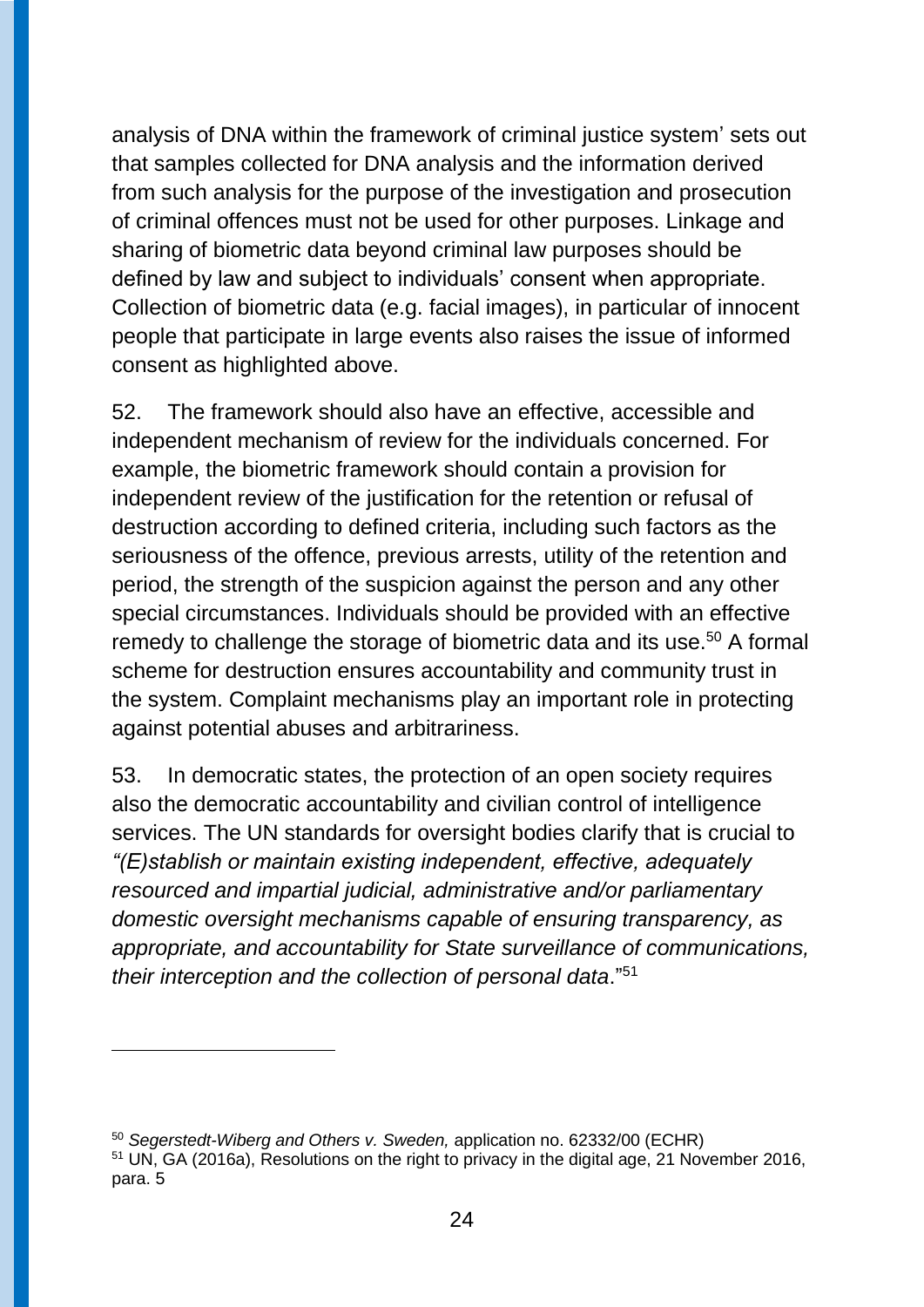54. Sufficient information regarding the governance and management of biometric data should be in the public domain to maintain transparency, accountability and public confidence in their use.<sup>52</sup>

55. The effective *participation* of those affected by this policy area is crucial to ensure its legitimacy. It is equally important than some of the ethical issues are discussed widely within clearly defined purposes for public engagement and then appropriate types of engagement.

56. The acceptance by the public of the use of biometrics for crime control purposes may depend on the extent to which is discussed and the governance arrangements provided. Public debate in all aspects of collection, retention and storage of biometric data is to be encouraged. Participation must be dynamic, free and give due attention to issues of accessibility, including access to information in a form and a language which can be understood. This is paramount in a complex technical area such as biometrics.

The Commission will be pleased to further clarify any points raised in this paper.

## **IV. Summary**

 $\overline{a}$ 

- The summary below should be read in conjunction with the full paper.
- Human rights are central to the biometric data regime, therefore the proposed framework should clearly reference human rights. The use (retention and storing) of personal data is sensitive and must be highly protected from abuse and arbitrariness.
- The Human Rights Act sets out the fundamental rights in this context. However, there is also EU law and general principles of human rights, which make clear that public authorities have a duty to adhere to, including taking full account of, and not contravene, these fundamental principles such as the respect for the human body, human dignity and the principle of proportionality in carrying out of criminal justice.
- The Commission acknowledges that the acquisition and retention of biometric information play a role in criminal justice policy and practice. However, there is a need for further interrogation around the real benefits of biometric technologies in this area. Such debate

<sup>52</sup> *S and Marper v UK*, para 99 (ECHR)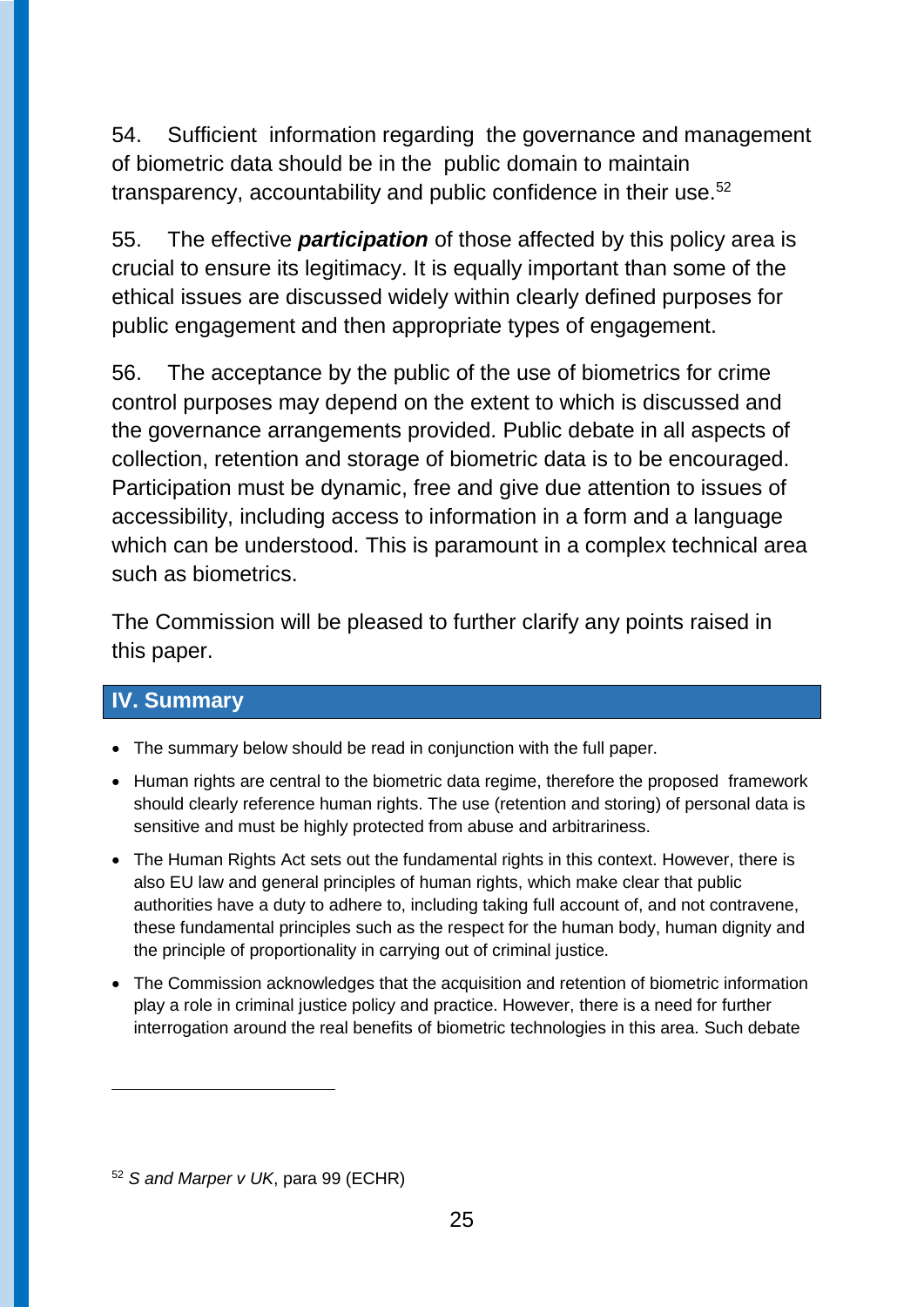would ensure that any proposed regime is based on utility and public safety, which derives from sound evidence rather than anecdotal experiences.

- The use of biometrics by law enforcement agents has the potential to negatively impact on the rights of individuals and/or groups in relation to Articles 3, 5, 6, 8, 9,10, 11 and 14 of the European Convention of Human Rights. There are considerable human rights risks, therefore a robust framework should be built around those critical aspects to endure human rights and fundamental freedoms are respected.
- Any restrictions to Article 8 should be in accordance with the law, in pursuit of a legitimate aim and necessary in a democratic society. The protection afforded by Article 8 of the ECHR and HRA would be unacceptably debilitated if the use of modern scientific techniques in the criminal justice system were allowed at any cost and without carefully balancing the potential benefits of such techniques against important private life interests.
- There is a need for greater clarity about when the police and/or law enforcement agencies can collect biometric data from a person without her consent.
- Biometric data taken from individuals should be routinely deleted when it is no longer necessary to keep it for the purposes for which it was collected.
- The use of force to obtain biometric data should be avoided because it entails a high risk of violating the dignity of a person and the prohibition of inhuman or degrading treatment or punishment – this is treatment which causes severe mental or physical harm or which is grossly humiliating and undignified as to reach Article 3 of the European Convention of Human Rights
- If a person is deprived of liberty to obtain her biometric data, it is imperative for law enforcement agencies to give due consideration to the procedural and substantive guarantees articulated under Article 5 of the European Convention of Human Rights.
- Additional safeguards should be applied to the practice of collecting, retaining and storing biometric data of vulnerable and disadvantaged groups, including children. The principles of equality and non-discrimination are central to human rights law and are recognised as crucial norms in both the domestic and the international framework.
- Article 6 is important as it provides that 'everyone charged with a criminal offence shall be presumed innocent until proved guilty according to law'. The obligation to respect the presumption of innocence not only applies to judges, but also to other public officials in general. The retention of the biometric data unconvicted persons entrenches an interim categorisation of suspicion.
- A blanket policy on retention of any type of biometric data of persons suspected, but not convicted, of offences does not strike a fair balance between private and public interests.
- Private actors (e.g. business enterprises dealing with the use of biometric data) should comply with all applicable laws and respect human rights.
- Obtaining or collecting biometric data while people are exercising their democratic freedoms such as the right to freedom of peaceful assembly and association is likely to interfere with this right. Any interference with these rights must comply with a number of conditions (i) the interference must be in accordance with the law; (ii) it must be in pursuance of a legitimate aim; and (iii) it must be necessary in a democratic society.